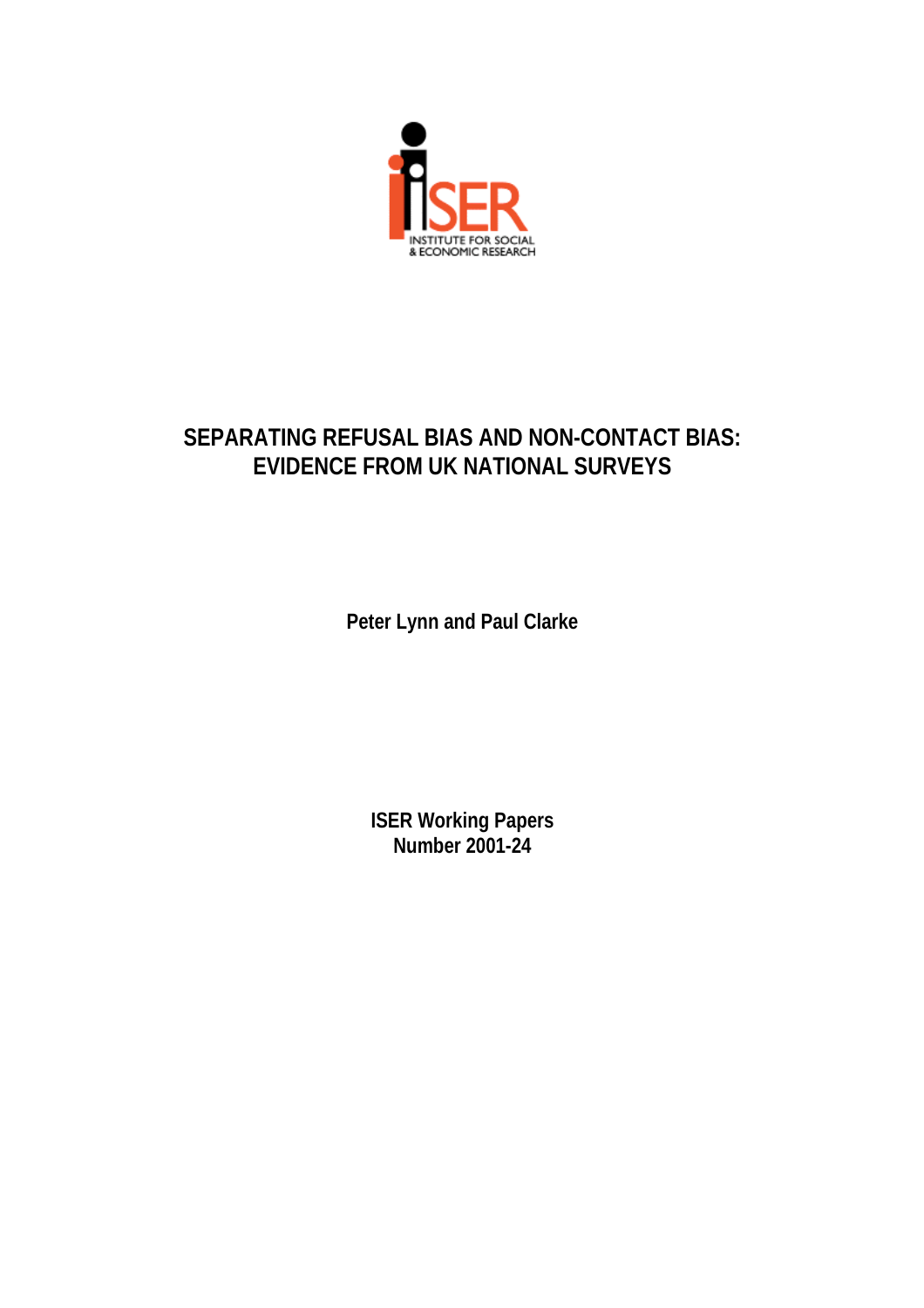# **Institute for Social and Economic Research**

*The Institute for Social and Economic Research (ISER) specialises in the production and analysis of longitudinal data. ISER incorporates the following centres:*

- ESRC Research Centre on Micro-social Change. Established in 1989 to identify, explain, model and forecast social change in Britain at the individual and household level, the Centre specialises in research using longitudinal data.
- ESRC UK Longitudinal Studies Centre. This national resource centre was established in October 1999 to promote the use of longitudinal data and to develop a strategy for the future of large-scale longitudinal surveys. It is responsible for the British Household Panel Survey (BHPS) and for the ESRC's interest in the National Child Development Study and the 1980 British Cohort Study
- European Centre for Analysis in the Social Sciences. ECASS is an interdisciplinary research centre which hosts major research programmes and helps researchers from the EU gain access to longitudinal data and cross-national datasets from all over Europe.

The British Household Panel Survey is one of the main instruments for measuring social change in Britain. The BHPS comprises a nationally representative sample of around 5,500 households and over 10,000 individuals who are reinterviewed each year. The questionnaire includes a constant core of items accompanied by a variable component in order to provide for the collection of initial conditions data and to allow for the subsequent inclusion of emerging research and policy concerns.

Among the main projects in ISER's research programme are: the labour market and the division of domestic responsibilities; changes in families and households; modelling households' labour force behaviour; wealth, well-being and socio-economic structure; resource distribution in the household; and modelling techniques and survey methodology.

BHPS data provide the academic community, policymakers and private sector with a unique national resource and allow for comparative research with similar studies in Europe, the United States and Canada.

BHPS data are available from the Data Archive at the University of Essex http://www.data-archive.ac.uk

Further information about the BHPS and other longitudinal surveys can be obtained by telephoning +44 (0) 1206 873543.

*The support of both the Economic and Social Research Council (ESRC) and the University of Essex is gratefully acknowledged. The work reported in this paper is part of the scientific programme of the Institute for Social and Economic Research.*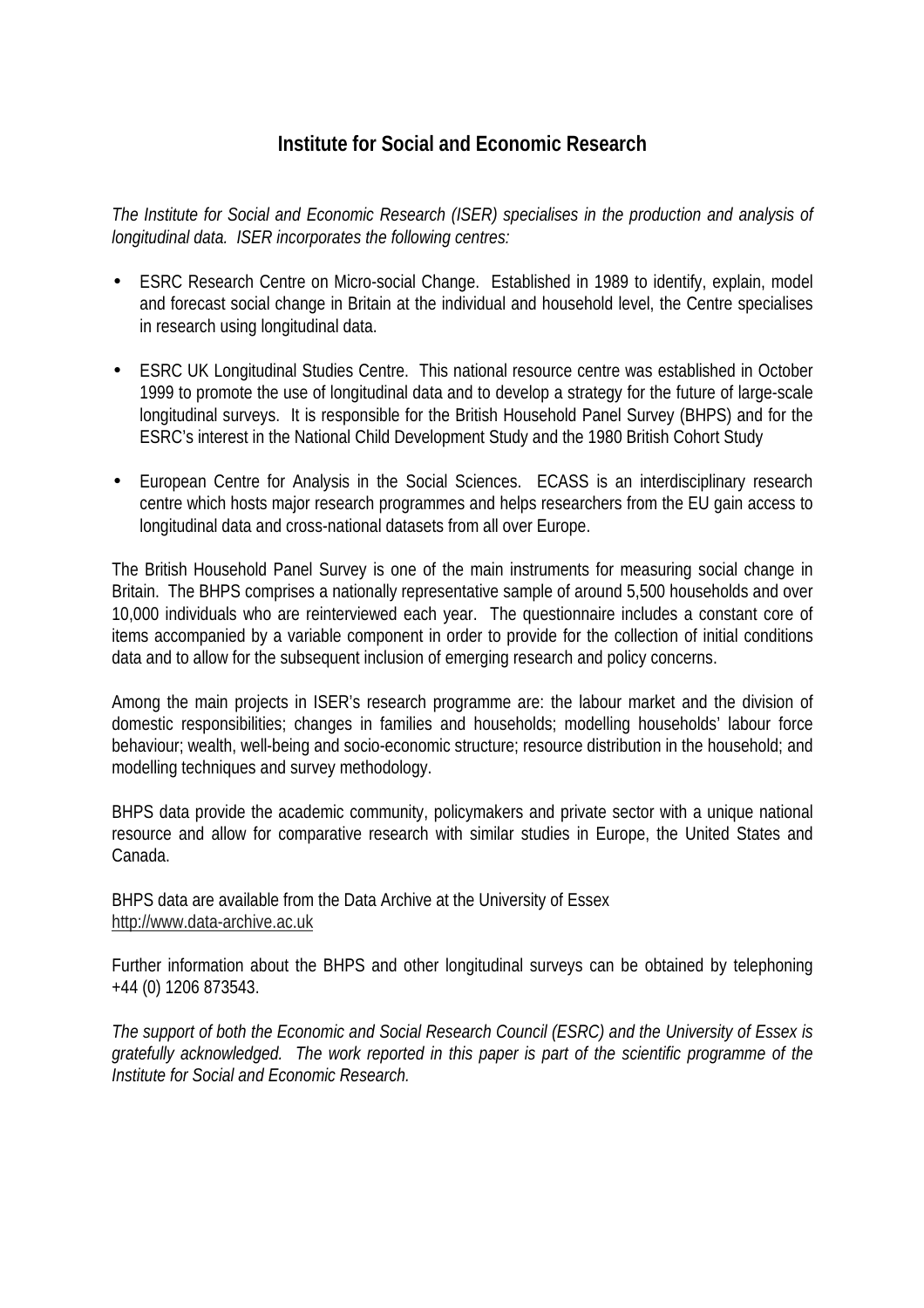**Acknowledgement:** This research was supported by Economic and Social Research Council grant number RR000222938 and was largely carried out while both authors were employed at the National Centre for Social Research, London UK. We are grateful to Bob Groves for comments on aspects of the research reported here and to Tetti Tzamourani for assistance with data preparation and analysis. We are also grateful to the Department of Social Security and the Department of Health for permission to use the data from the FRS and HSE respectively.

**Readers wishing to cite this document are asked to use the following form of words:**

# **Lynn, Peter and Clarke, Paul (November 2001) 'Separating Refusal Bias and Non-Contact Bias: Evidence from UK National Surveys',** *Working Papers of the Institute for Social and Economic Research***, paper 2001-24. Colchester: University of Essex.**

For an on-line version of this working paper and others in the series, please visit the Institute's website at: http://www.iser.essex.ac.uk/pubs/workpaps/

Institute for Social and Economic Research University of Essex Wivenhoe Park **Colchester** Essex CO4 3SQ UK Telephone: +44 (0) 1206 872957 Fax: +44 (0) 1206 873151 E-mail: iser@essex.ac.uk Website: http://www.iser.essex.ac.uk

November 2001

All rights reserved. No part of this publication may be reproduced, stored in a retrieval system or transmitted, in any form, or by any means, mechanical, photocopying, recording or otherwise, without the prior permission of the Communications Manager, Institute for Social and Economic Research.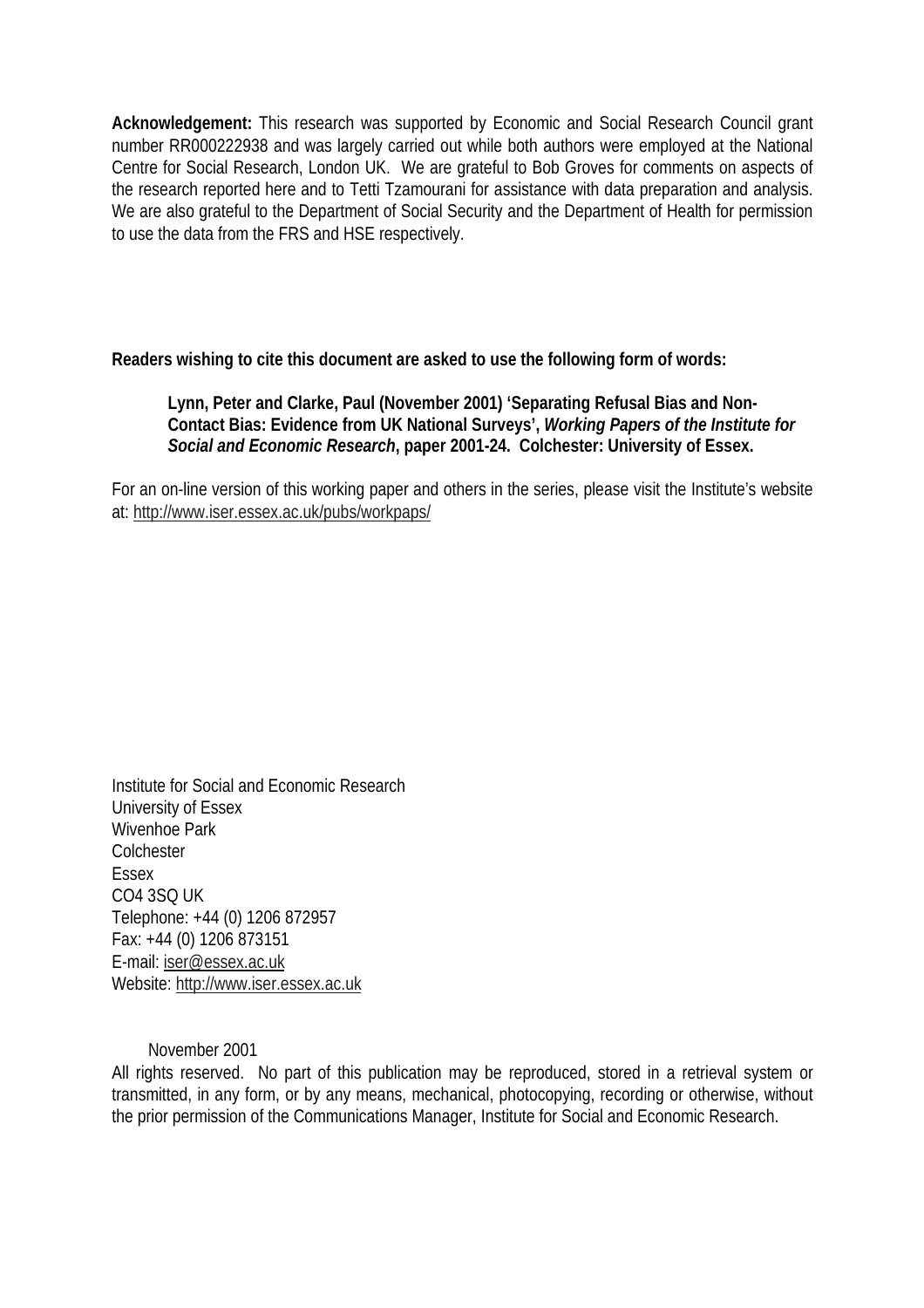#### **ABSTRACT**

Refusal by sample units and failure to contact sample units can both contribute to survey non-response bias. However, the nature of the contribution can be rather different in the two cases. Extended field efforts, such as attempts to "convert" initial refusers and attempts to make contact with sample members who are not contacted after standard efforts, may reduce either or both components of nonresponse bias. In this article we examine data from a number of UK surveys on extended field efforts and the impact that they appear to have upon non-response bias and its components. Some consistent patterns are found. We also explore the sensitivity of such analyses to the operational definition of extended efforts. The findings provide some evidence of the relative roles of refusal conversion and repeated contact attempts in reducing non-response bias. The study also has implications for the development of appropriate field strategies to combat non-response bias.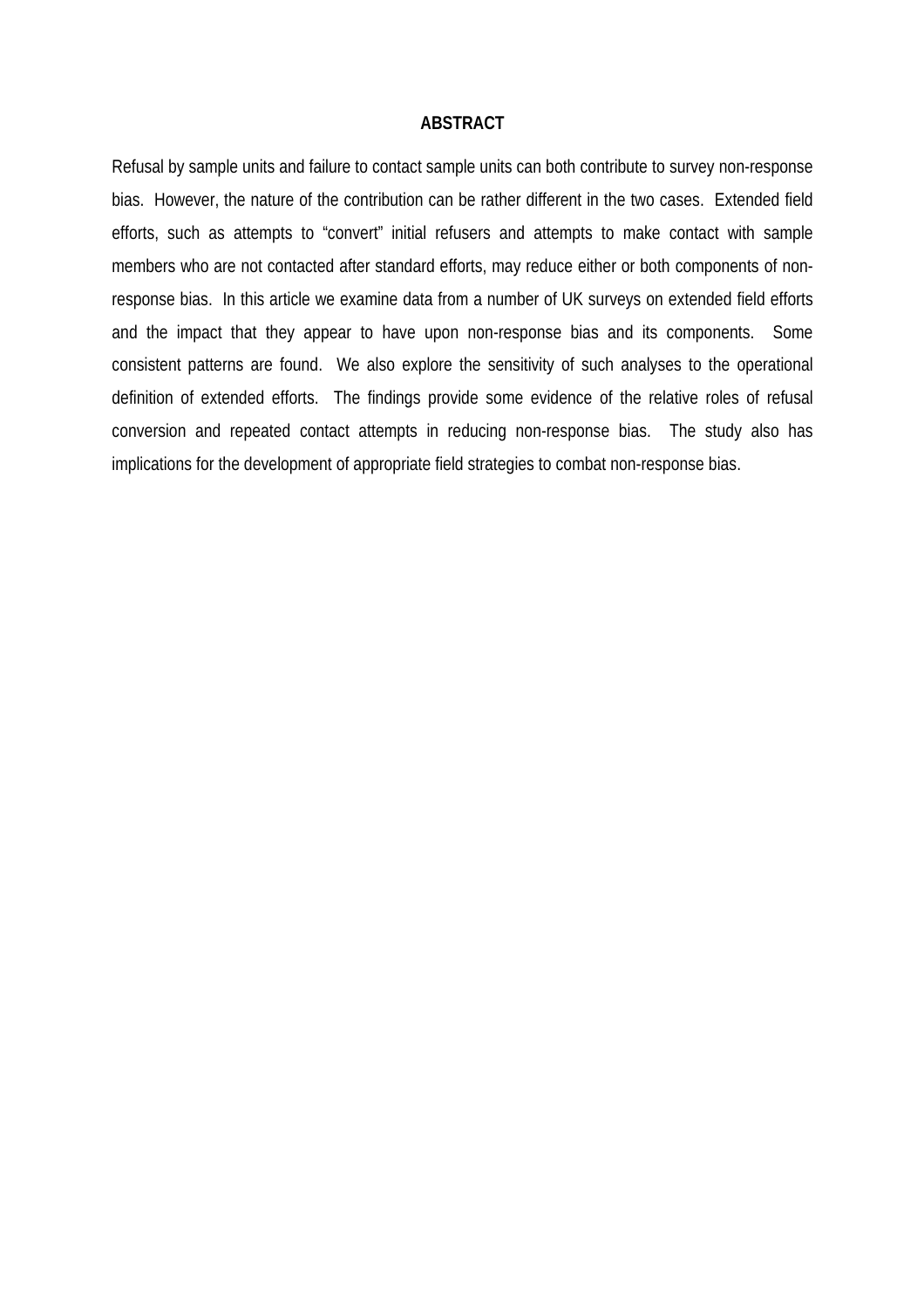#### **NON-TECHNICAL SUMMARY**

When a sample is selected for a social survey, great care is taken to ensure that it is representative and therefore capable of providing accurate estimates of the characteristics of the population as a whole. However, this is undermined by the fact that not all sample members will subsequently take part in the survey. In some cases, the selected person will refuse to be interviewed. In some cases, the survey organisation will fail to make contact with the selected household or person. In other cases, an interview will prove impossible due to language, illness, temporary absence or other reasons. Unfortunately, these people who do not take part in surveys are generally somewhat different from the people who *do* take part. Consequently, non-response can bias survey estimates. For this reason, survey researchers strive to achieve the highest possible response rates.

In recent years, researchers have become increasingly aware that the different types of nonresponse (non-contact, refusal, language, etc) are caused by very different factors. Thus, the bias resulting from having some sample members refuse to be interviewed might be very different from the bias resulting from failing to contact some sample members. This has implications for the *way* that survey organisations strive to achieve high response rates. To minimise bias, should they concentrate resources on trying to make contact with people who are rarely at home? Or on trying to persuade people who have initially refused an interview to change their mind? Are there particular *types* of people for whom they should go to greater lengths than others (to contact, to persuade, to provide translation, etc)?

To answer these practical questions, it is necessary to know something of the characteristics of sample members who may be interviewed as a result of "extended field efforts", such as attempts to "convert" initial refusers and attempts to make contact with sample members who are not contacted after standard efforts. This paper examines data from a number of UK surveys on the relationship between the survey responses of sample members and the efforts that were needed to achieve the interview. Some consistent patterns are found. We find, across a number of surveys, that the people who are most difficult to contact are relatively young, more likely to be in employment, less likely to own their own home and more likely to be non-white. Indeed, the more difficult to contact they are, the younger they are, on average. However, once contacted, employed people are no more reluctant than others to participate in a health survey or an income survey, though they are more reluctant than others to respond to an attitude survey. We find that women are more likely than men to be reluctant to take part in a health survey, but men are more likely than women to be reluctant to take part in an attitude survey.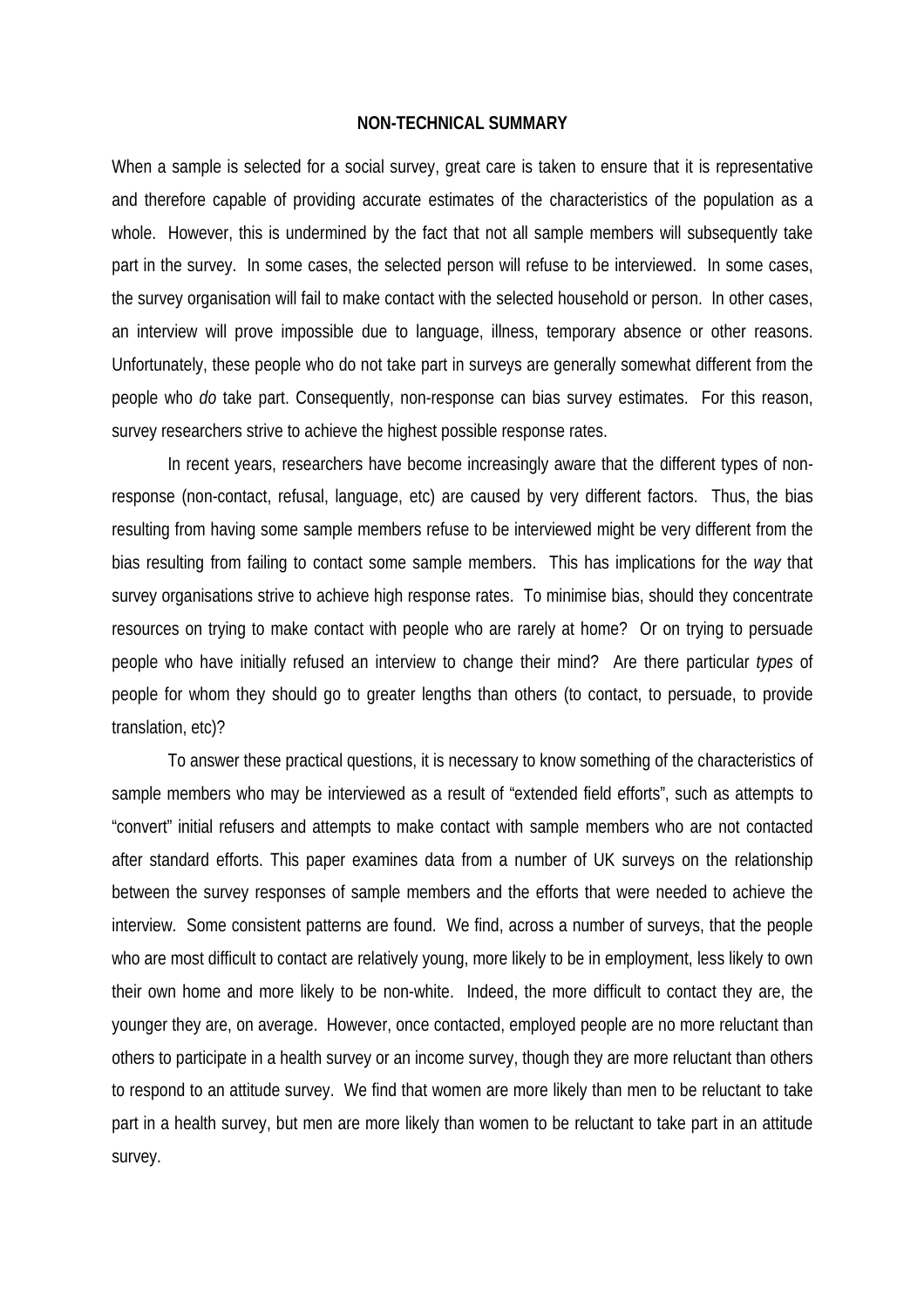On a health survey, we find that the people who are most difficult to contact are more likely to be regular smokers and heavy drinkers, but are less likely to be obese, to have high blood pressure or to have a longstanding illness. People who are reluctant to take part once contacted have similar characteristics to those who take part more readily.

On an income survey, we find that the people who are most difficult to contact get a higher proportion of their household income from employment and a lower proportion from state benefits and that they have relatively high housing costs. On the other hand, they are no more likely than others to have a savings account and do not have any more savings than others. The people who are reluctant to take part in the income survey have relatively low housing costs and relatively small amounts of savings.

On an attitude survey, we find very few differences between people who are interviewed readily and those who are either difficult to contact or reluctant to take part. The only notable difference is that the people who are most difficult to contact have slightly more libertarian views than others, on average.

The findings of this study should be of practical use to survey researchers as they provide some evidence of the relative roles of refusal conversion and repeated contact attempts in reducing non-response bias. The paper discusses some implications for the development of appropriate field strategies to combat non-response bias.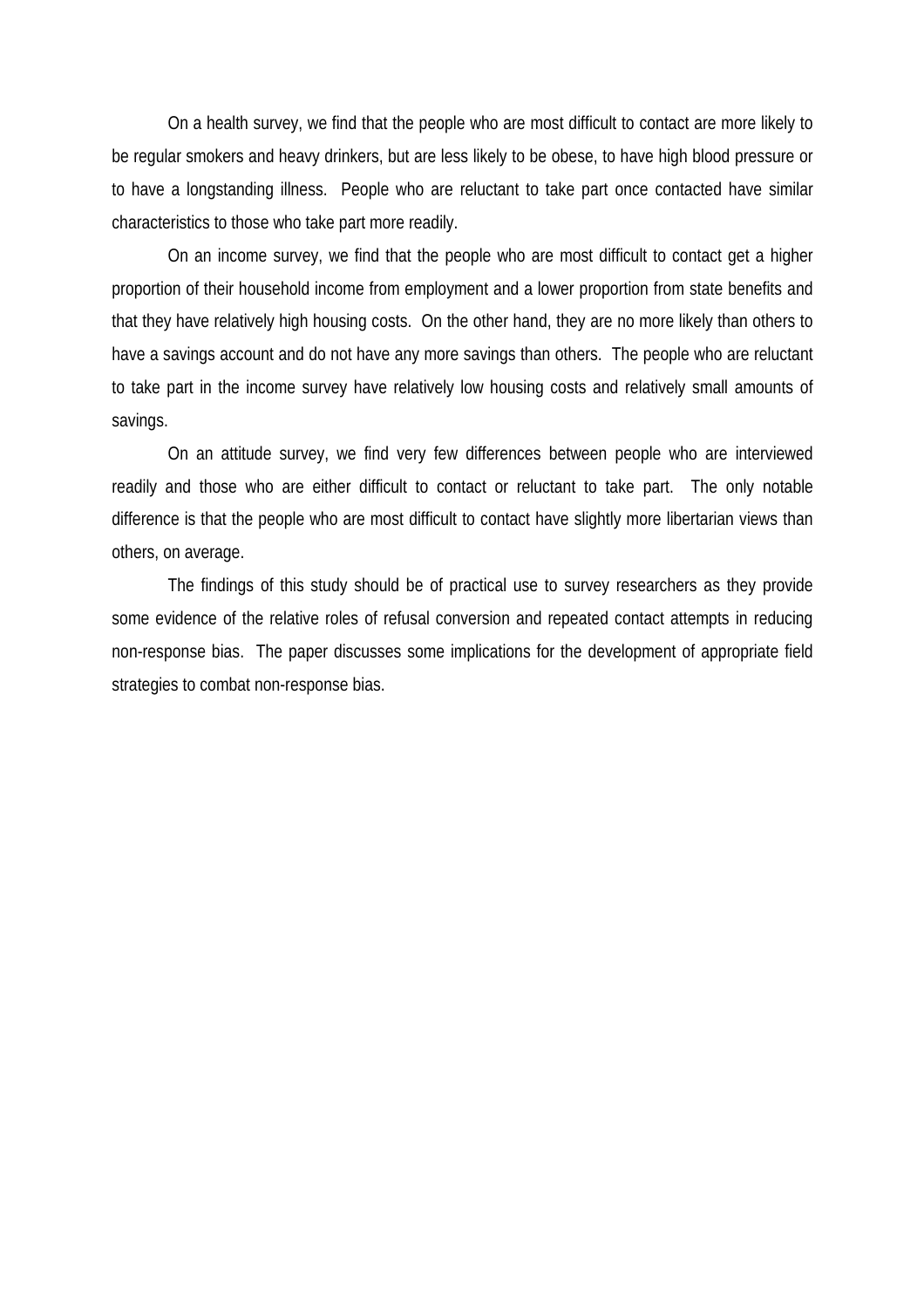# **1. Introduction**

It is well known that non-response can introduce bias to survey estimates. Furthermore, there is evidence that taking measures to maximise response rates can reduce this bias, though not eliminate it (Groves et al, 2002). This paper focuses upon that element of non-response bias that can potentially be removed by the use of resource-intensive response maximisation techniques. We will refer to this as bias reduction. Specifically, the aim is to estimate the magnitude of bias reduction and to investigate the separate impacts of refusal conversion attempts and attempts to make contact with hard-to-contact sample units. We are particularly interested in ways in which reluctant sample units (i.e. those for which a refusal conversion attempt is needed) may be similar or different to hard-to-contact units, and the implications this may have for field practice. We focus upon face-to-face interview surveys.

Lynn et al (2002) argue the importance of separating out the two major components of bias reduction due to extended interviewer efforts (refusal conversion and contacting the hard-to-contact) and present illustrative analyses. In this article, we extend that work in two ways. First, we present results from a number of surveys in order to provide evidence of the consistency of the patterns found. Second, we explore the sensitivity of the results to the definition of extended efforts.

In section 2 of this paper, we provide background information and summarise relevant findings from previous research. In section 3 we describe our own research and outline the important assumptions and definitions that underpin it. The following section presents the results of our analyses, which are then discussed in section 5. The discussion highlights ways in which our results are consistent with earlier research as well as ways in which our results provide extra information. Practical implications for fieldwork planning and management are drawn.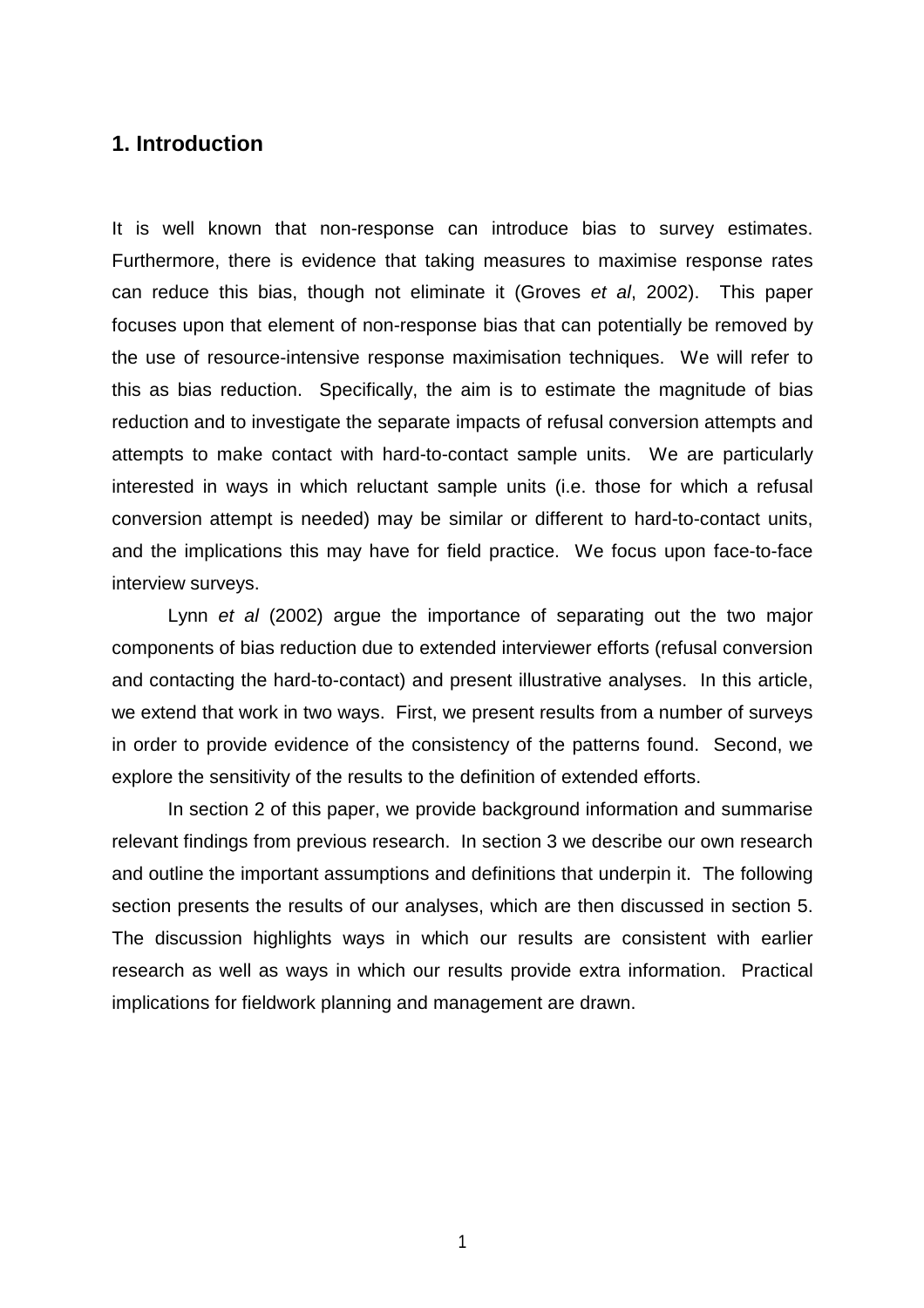# **2. Extended Efforts to Elicit Response**

Survey organisations and survey clients often place emphasis upon achieving the highest possible response rate on a survey. This emphasis is based upon an assumption that improving the response rate will bring worthwhile gains in accuracy of estimation, beyond those simply due to the increase in sample size (which could be obtained more cheaply) - i.e. a reduction in non-response bias. Whether gains are "worthwhile" should ideally be assessed by comparing the cost of reduced accuracy of estimation (with a lower response rate) with the extra cost of field work (with a higher response rate). In practice, it is impossible to quantify the cost of reduced accuracy of estimation, as the estimates based upon data from a particular survey are typically large in number, wide-ranging, and not all identified in advance. It is especially difficult to identify all spheres of influence of the survey estimates (e.g. on policy decisions) and the marginal influence associated with marginal accuracy. Additionally, the extent and magnitude of the reduction in accuracy is not known in advance. In practice, decisions may be based on simple heuristics.

The extent of attempts to include hard-to-get respondents will depend on many factors, including the response rate goals of the survey. Most surveys employ certain standard minimum procedures to achieve response. These typically include rules about the number and timing of call attempts that must be made before a sample address can be classified as a non-contact, plus training in techniques to avoid a refusal. Depending upon progress toward the survey response rate goals, interviewers may make extended efforts, i.e. beyond this minimum, in order to improve the response rate. If interviewers are set their own response rate goals, explicitly or implicitly, then they may take the decision themselves to make extended efforts. More commonly, field staff may request the extended effort. Sometimes, this will happen after the interviewer has returned a case to the office as a nonrespondent. Then, the case may be re-issued to a different interviewer (often a senior interviewer or supervisor) for a refusal conversion attempt or other extended effort. If telephone numbers of sample members are available, some or all of the attempts to convert or make contact may be carried out by telephone, with a subsequent interviewer visit once an appointment to interview has been made.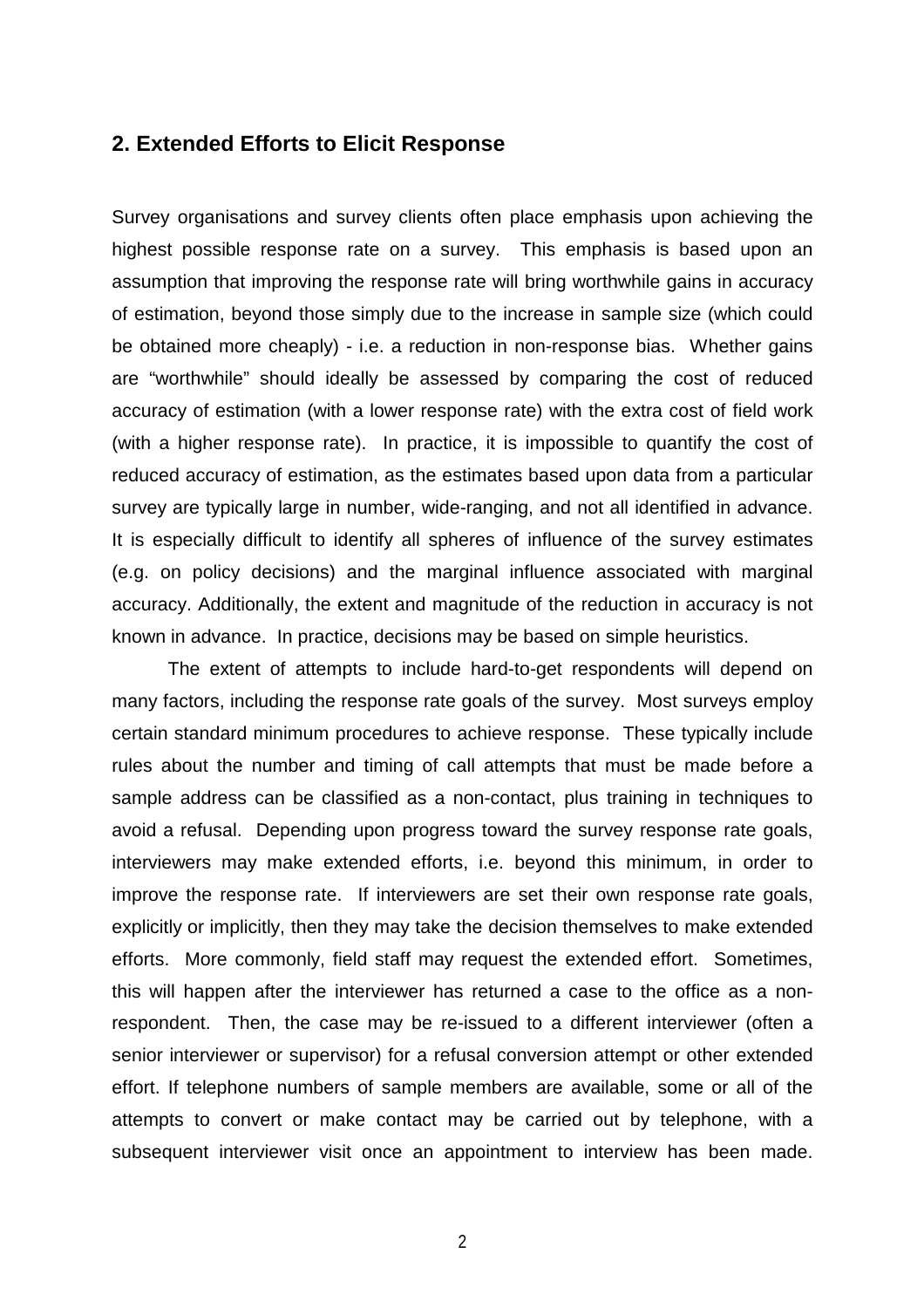Other tactics, such as a letter to refusers from the study director, may also be employed.

The cost of extended interviewer efforts can be considerable. Yet, beyond satisfying the response rate demands of the client, what benefit does this expenditure achieve? Specifically, how does it affect the statistical accuracy of survey estimates? The answer will be a function of:

- a) the proportion of the final responding sample that were non-respondents after the standard interviewer efforts; and
- b) the extent of the difference (on variables relevant to the study) between those interviewed after standard efforts and those for whom extended efforts were necessary.

There is a considerable literature discussing the characteristics of sample members who respond only after extended efforts. Much research in this area has been based on comparisons of early and late responders to postal surveys. Common findings have been that the promptest responders are sample members for whom the survey topic is more salient and those who find form-filling easier (for a review and references, see Yammarino et al, 1991). In recent decades, a number of studies have examined the ease of eliciting response to telephone and face-to-face surveys. For telephone surveys, findings suggest that the ease of obtaining an interview (as measured by the total number of call attempts made) are related to lifestyle characteristics likely to be related to the probability of being at home when an interviewer calls. Topic saliency has not been shown to be relevant. Two recent studies have provided examples of circumstances in which extended efforts appear to make little or no difference to survey estimates. Keeter et al (2000) carried out a split-run experiment comparing a low-cost approach to field work (36.0% response rate) and a more rigorous approach (60.6%) and found few differences in substantive results; Curtin et al (2000) simulated the effects of reduced efforts and, again, found few effects on survey results.

The processes involved in achieving a survey response are rather different in the case of in-home face-to-face surveys (compared with postal or telephone surveys). Fitzgerald and Fuller (1982) recognised this as well as further recognising that reluctant respondents and difficult to reach respondents were likely to be rather different from one another. This latter point has been developed in the work of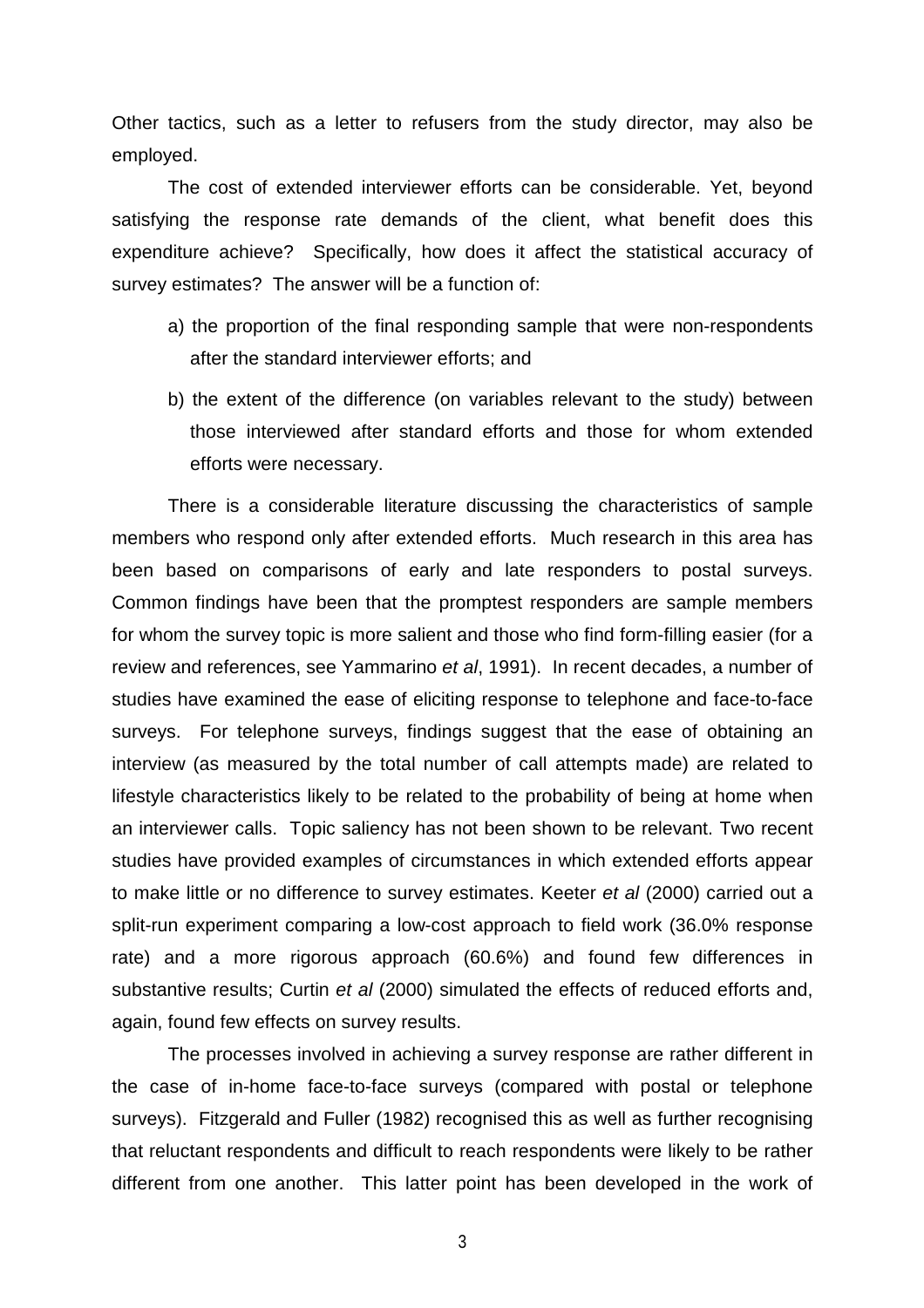Groves et al (1992) and Groves and Couper (1998, chapter 2). Demographic factors associated with propensity to be a non-contact and propensity to be a refusal are investigated in Foster (1998), based on 1991 data from five UK government surveys. Foster found that an increase in propensity to be a non-contact is associated with males, residents of flats (rather than houses), single-person households and households with a young and/or unmarried head. In contrast, an increase in propensity to refuse is associated with lack of academic qualifications, London residents, households with an older head and ethnic minorities. However, Foster makes no attempt to estimate impacts on survey estimates.

 In this article we investigate the statistical contribution to survey estimates of interviews achieved only after extended efforts, across a range of variables and surveys. We separate this contribution into a component due to contacting difficultto-contact sample members and a component due to converting initial refusals. This analysis is restricted to face-to-face in-home interview surveys.

# **3. Our Data**

We use data from three large national social surveys carried out in the UK. These surveys were chosen because they differ in terms of subject matter, respondent burden, respondent selection criteria, response rates, and the extent to which they rely on extended efforts. For two of the three surveys, data is used from more than one survey year, resulting in six distinct data sets. In consequence, it is hoped that any patterns that are found to be consistent across the surveys are perhaps fairly robust to the nature of the surveys and may therefore extend to other face-to-face general population surveys. On the other hand, any between-survey differences in patterns may point towards the influence of some of the design and implementation features.

#### 3.1 The Family Resources Survey (FRS)

The FRS is a CAPI survey with a sample size of around 24,000 responding households per annum. It is carried out jointly by the Office for National Statistics (ONS) and the National Centre for Social Research on behalf of the (UK)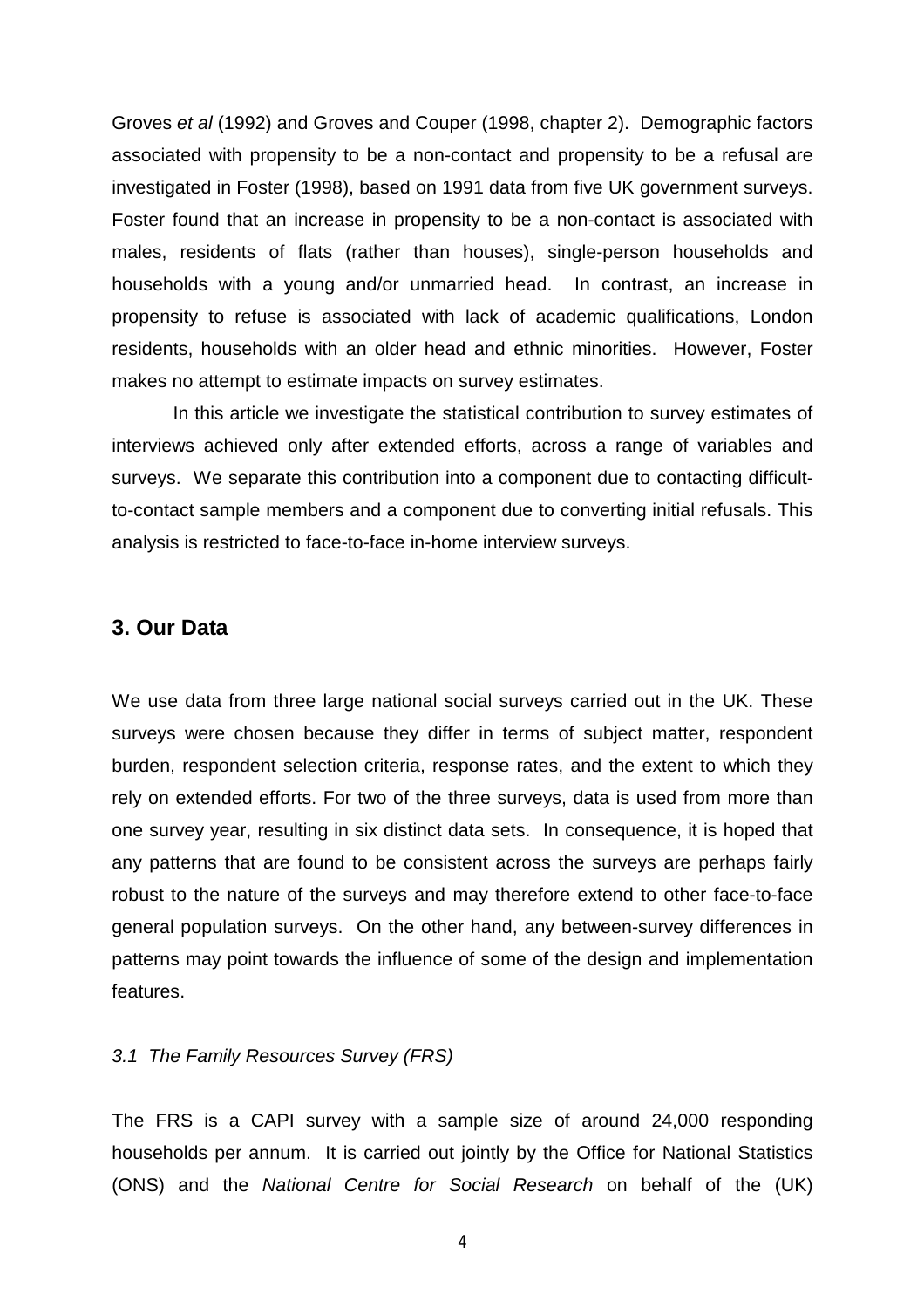Department of Social Security. Addresses are sampled with equal probability. Where possible, an interview is carried out with all adult household members present, though some proxy reporting is allowed. The interview mainly concerns income, living standards and related issues. Mean interview length is around 80 minutes. The data analysed here are from the 1997-98 FRS (Wilmot, 1999). The survey achieved a contact rate of 96.4% and a co-operation rate of 71.7%, resulting in an estimated overall response rate of 69.1%.

# 3.2 The Health Survey for England (HSE)

The HSE is an annual survey carried out by the National Centre for Social Research for the Department of Health in order to estimate the prevalence, nature and distribution of particular health conditions and associated risk factors. At each sampled household, persons aged 13 and over are interviewed in person, and proxy information is collected from a parent or guardian regarding children aged 2 to 12. Average interview length is around 60 minutes per household. After the interview(s), the respondents' height and weight are measured and a nurse then visits to take other measurements. We analyse HSE data from 1996 and 1997 (Prescott-Clarke and Primatesta, 1998a; 1998b). The survey achieved field contact rates of 97.6% and 97.5% respectively in these years, and interview co-operation rates of 73.5% and 69.4%, resulting in estimated overall field interview response rates of 71.7% and 67.7%.

## 3.3 The British Social Attitudes Survey (BSAS)

The BSAS is an annual study of public attitudes and opinions on a range of social and political topics. It is designed and carried out by the National Centre for Social Research with funding from various sources. Unlike the FRS and HSE, BSAS fieldwork is conducted during a limited period each spring, rather than continuously throughout the year. One person aged 18 or over is randomly selected at each address. We analyse data from the 1995, 1996 and 1998 BSAS (Lilley et al., 1997, 1998; Bromley et al., 2000). The survey achieved field contact rates (with the selected individual) of 97.9%, 97.7% and 98.2% respectively in these three years,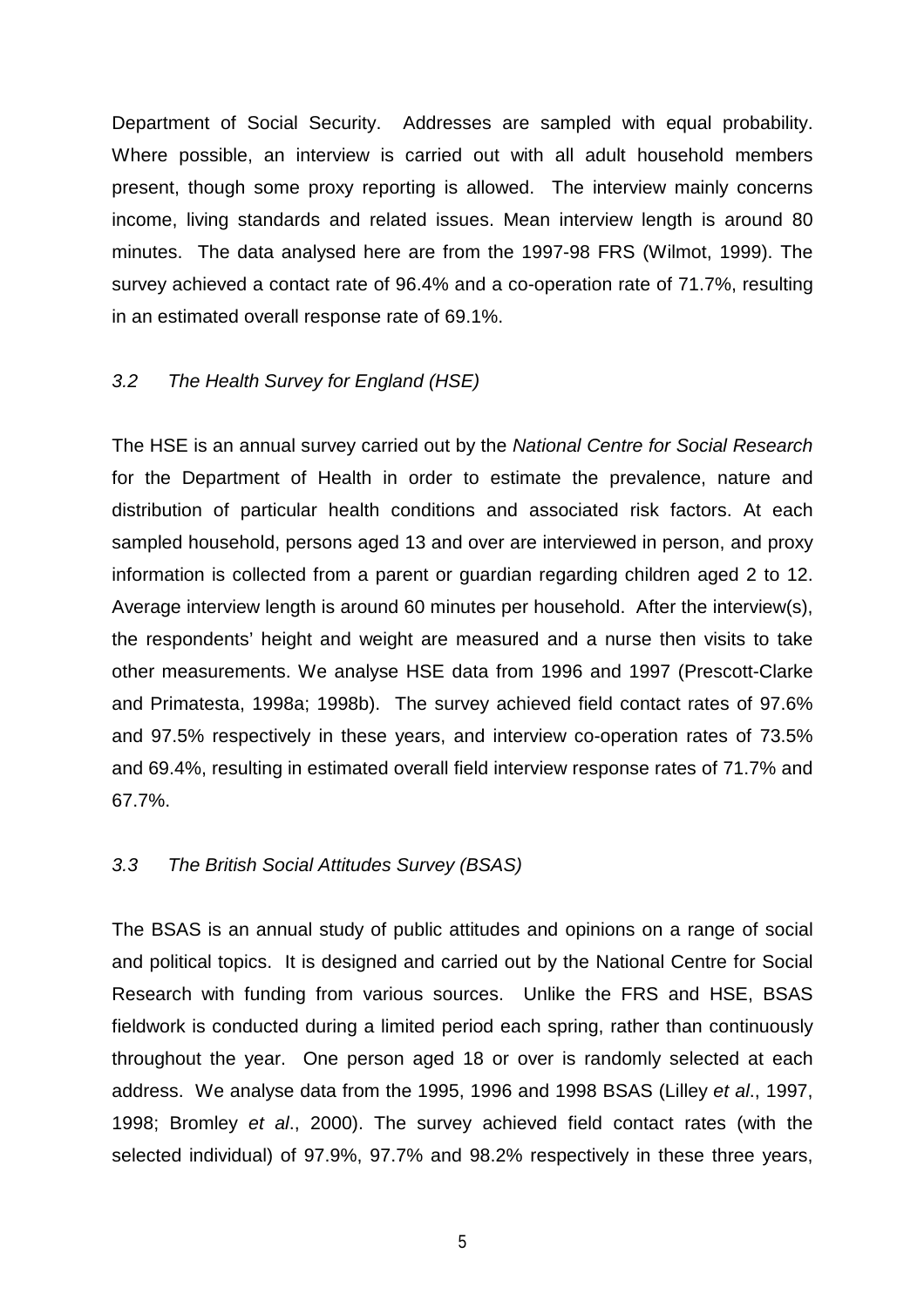and co-operation rates of 70.7%, 69.8% and 60.0%, giving estimated overall response rates of 69.2%, 68.1% and 59.0%. For comparison with the other surveys, the proportion of households at which contact was achieved with any adult was 98.9%, 98.4% and 98.9% respectively. The annual responding sample size is between 3,500 and 4,000.

## **4. Estimates of Bias Reduction**

For each data set, we subdivide responding households into those who were interviewed without the need for extended efforts on the part of the interviewer ("easy-to-get households") and those for whom extended efforts were needed ("hard-to-get households"). We further subdivide the hard-to-get households into "difficult to contact" and "reluctant". This categorisation is illustrated in figure 1.

Crucial to this categorisation is the definition of extended efforts. We have defined as "reluctant" all households where an initial refusal was recorded by the interviewer, but a successful refusal conversion attempt was made. Though other households, where an explicit refusal was not recorded, may have exhibited some reluctance, we consider the persuasion of such households to be part of the standard efforts expected of an interviewer. More problematic is the definition of "difficult to contact". We can arbitrarily define a household as hard-to-contact if the interviewer had to make v or more visits to the address in order to obtain the interview. However, it cannot be assumed that these households would not have been interviewed unless the survey organisation had taken the decision to make extended efforts. Even without the deliberate encouragement of extended efforts, some addresses would have received more than v visits, due to the way interviewers work on clustered samples. It is simply not possible to simulate accurately the likely effect of not making extended efforts. To test the sensitivity of our findings to the definition used of difficult to contact, we have replicated all analyses for  $v=6$ ,  $v=8$ and  $v=10$ . The resultant sample sizes falling into each of the categories of figure 1 are shown for each data set in Table 1.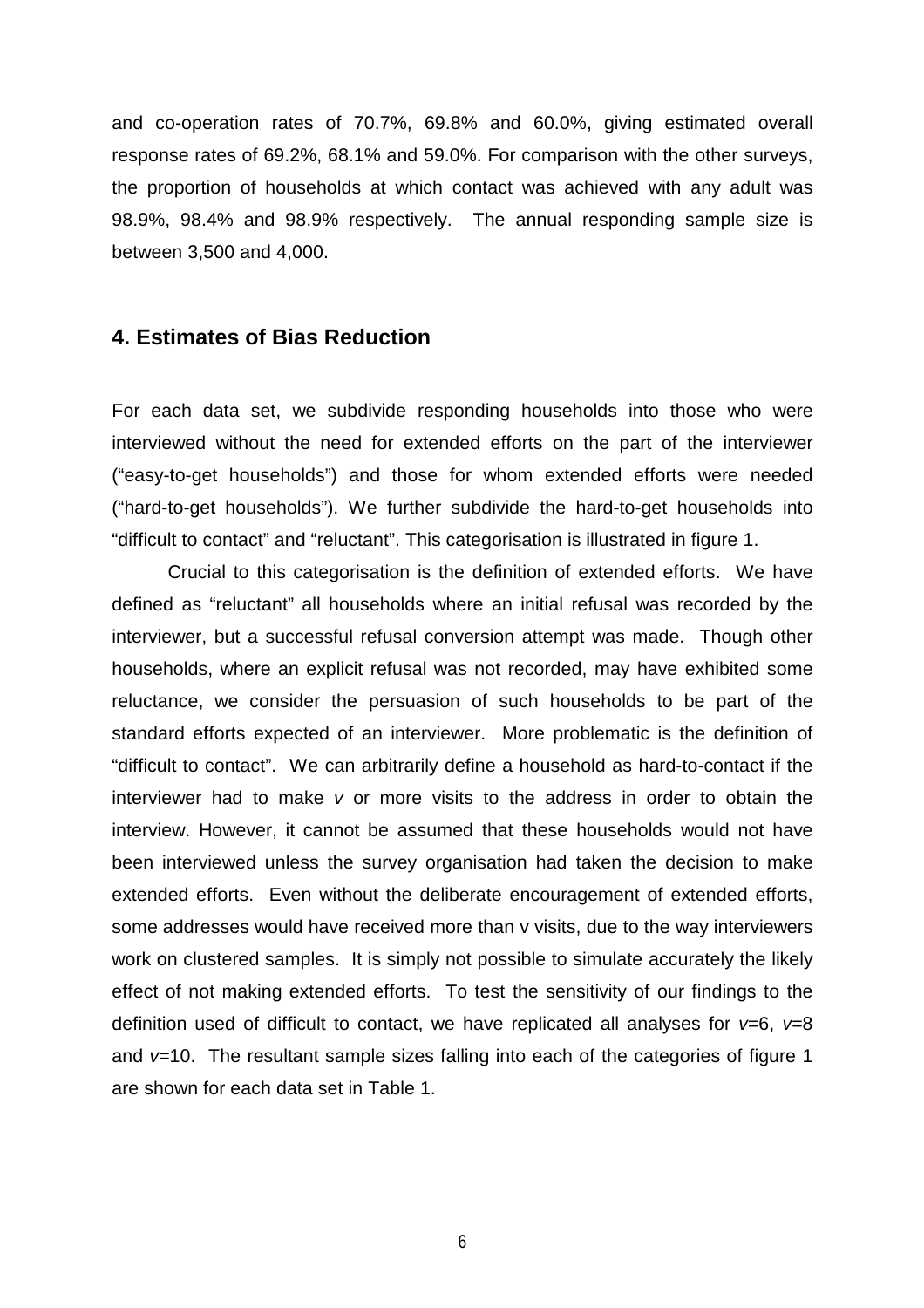**Figure 1: Categorisation of survey sample in terms of ease of obtaining interview**



The proportion of the eligible sample classified as difficult to contact is between 14% and 19% with  $v=6$ , 5% to 9% with  $v=8$  and between 2% and 5% with  $v=10$ . Thus, difficult to contact addresses can account for widely differing proportions of all hard-to-get households, depending on the definition used. For example, for FRS97, difficult to contact addresses can account for as many as 90% of all hard-to-get households ( $v=6$ ) or as few as 64% ( $v=10$ ). Overall, hard-to-get households account for between 4% (FRS97,  $v=10$ ) and 25% (BSAS95,  $v=6$ ) of responding households.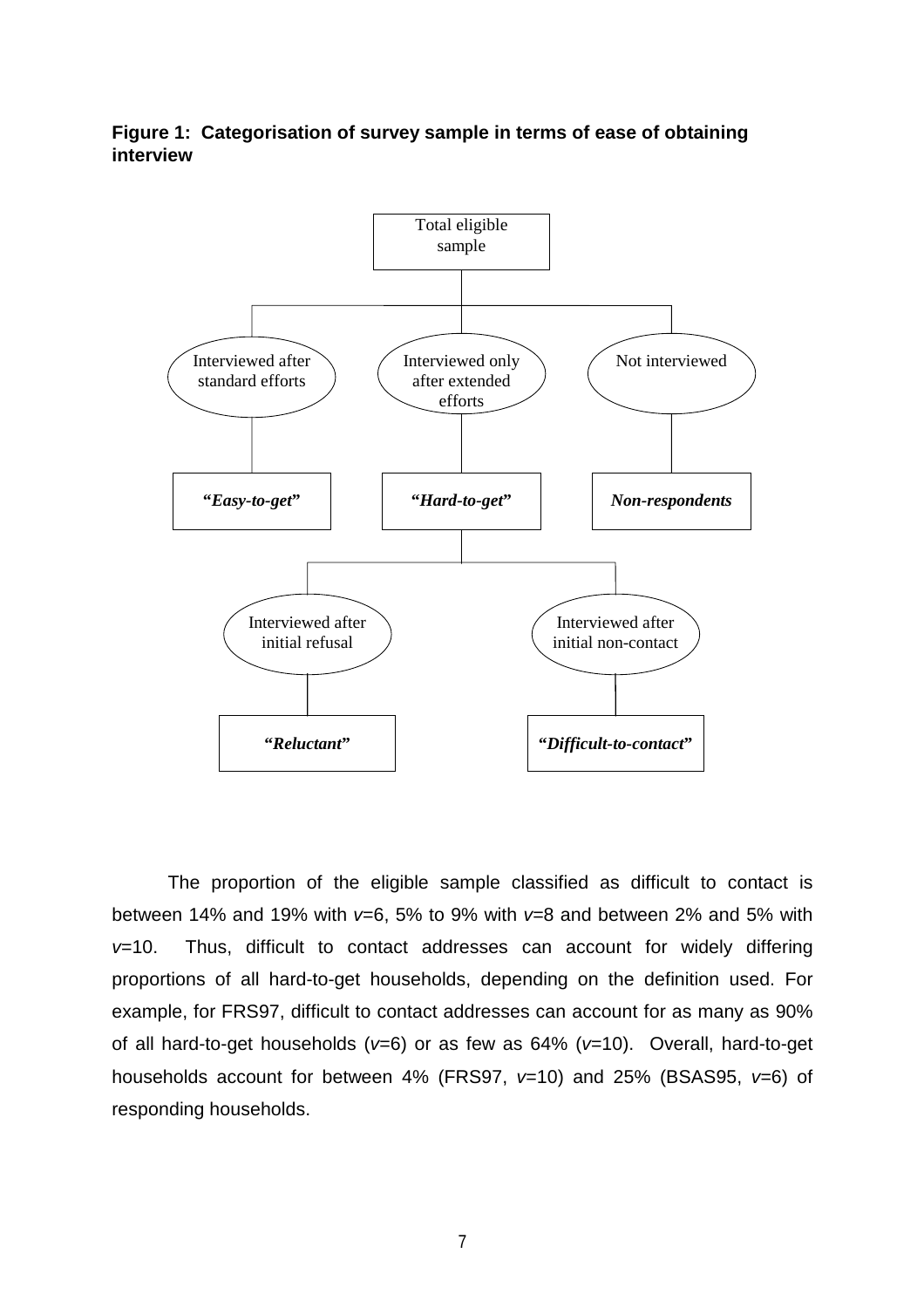|                                              | <b>FRS 97</b> | <b>HSE 96</b> | <b>HSE 97</b> | <b>BSAS 95</b> | <b>BSAS 96</b> | <b>BSAS 98</b> |
|----------------------------------------------|---------------|---------------|---------------|----------------|----------------|----------------|
|                                              | $\%$          | $\%$          | $\%$          | $\%$           | $\%$           | $\%$           |
| Difficult-to-contact<br>defined as 6+ calls  |               |               |               |                |                |                |
| A. Difficult to contact                      | 14.3          | 13.9          | 16.0          | 14.4           | 18.9           | 15.0           |
| <b>B.</b> Reluctant                          | 1.6           | 2.9           | 2.6           | 10.7           | 2.3            | 6.1            |
| C. Hard-to-get (A+B)                         | 15.8          | 16.9          | 18.6          | 25.1           | 21.3           | 21.0           |
| D. Easy-to-get                               | 84.2          | 83.1          | 81.3          | 74.9           | 78.7           | 79.0           |
| E. All respondents $(C+D)$                   | 100.0         | 100.0         | 100.0         | 100.0          | 100.0          | 100.0          |
| Difficult-to-contact<br>defined as 8+ calls  |               |               |               |                |                |                |
| A. Difficult to contact                      | 6.1           | 5.4           | 6.1           | 6.9            | 9.1            | 7.3            |
| <b>B.</b> Reluctant                          | 1.6           | 2.9           | 2.7           | 10.7           | 2.3            | 6.1            |
| C. Hard-to-get $(A+B)$                       | 7.7           | 8.3           | 8.8           | 17.6           | 11.4           | 13.4           |
| D. Easy-to-get                               | 92.3          | 91.7          | 91.2          | 82.3           | 88.6           | 86.6           |
| E. All respondents $(C+D)$                   | 100.0         | 100.0         | 100.0         | 100.0          | 100.0          | 100.0          |
| Difficult-to-contact<br>defined as 10+ calls |               |               |               |                |                |                |
| A. Difficult to contact                      | 2.8           | 2.3           | 2.5           | 4.3            | 5.3            | 4.6            |
| <b>B.</b> Reluctant                          | 1.6           | 2.9           | 2.7           | 10.7           | 2.3            | 6.1            |
| C. Hard-to-get $(A+B)$                       | 4.4           | 5.3           | 5.2           | 15.0           | 7.6            | 10.6           |
| D. Easy-to-get                               | 95.6          | 94.7          | 94.8          | 85.0           | 92.4           | 89.4           |
| E. All respondents $(C+D)$                   | 100.0         | 100.0         | 100.0         | 100.0          | 100.0          | 100.0          |
| Base (all respondents)                       | 11,675        | 16,442        | 8,582         | 3,623          | 3,613          | 3,050          |

## **Table 1: Distributions of difficult-to-contact (3 definitions), reluctant and easyto-get respondents for six surveys**

The prevalence of difficult to contact households is broadly similar across the surveys, as would be expected if interviewers' calling patterns and sample members' at home patterns were broadly similar. However, difficult to contact households appear slightly more prevalent in BSAS96 than the other five surveys. This may have been caused by less efficient calling strategies on that survey, due to heavy workloads on National Centre interviewers and field staff at that time. Good calling strategies require persistent calls at different times and different days of the week, preferably over multiple weeks, but interviewers' ability to do this may have been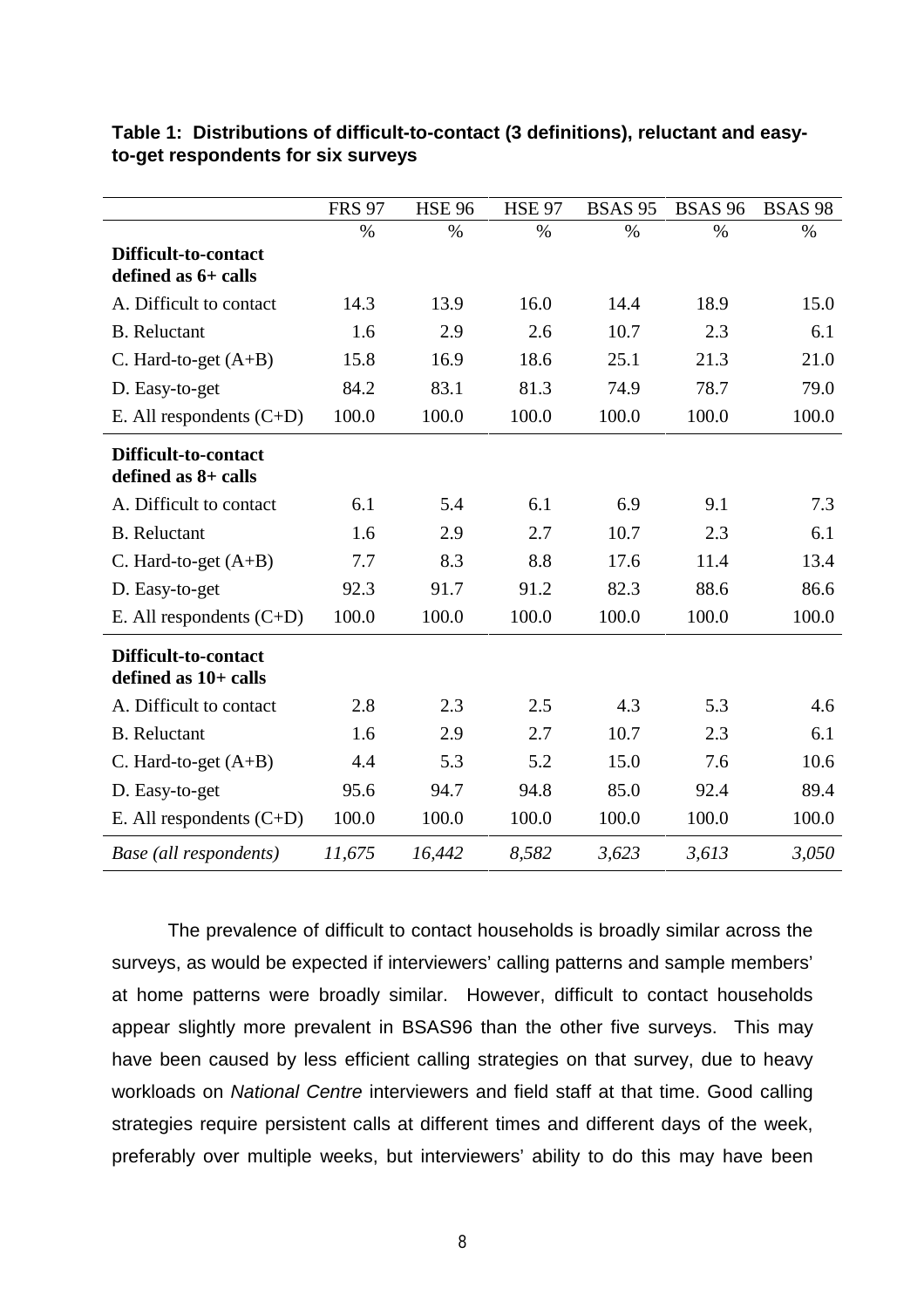constrained by the demands of other fieldwork. The prevalence of reluctant responding households is a little more variable over the surveys, ranging from less than 2% (FRS97) to nearly 11% (BSAS95). This may partly reflect differential success at obtaining co-operation, perhaps due to the effects of saliency or sponsorship (Groves and Couper, 1998, chapters 2 and 5) but may also partly reflect different refusal conversion strategies.

A limitation of our definition of hard-to-contact is that the data captured routinely on these surveys does not allow identification of interviewer visits made after contact was first established at the address. We have only a measure of the total number of interviewer visits to each address (TNC). This is not ideal as a measure of difficulty of contact, particularly because successful interviewer strategies involve leaving and returning on another occasion, in order to avoid prompting a refusal (Morton-Williams and Young 1987; Morton-Williams 1993; Groves and Couper 1998). Thus, TNC is influenced by reluctance as well as ease of contact. If a non-trivial number of calls are required after household contact to complete the interview process, the correlation between TNC and the number of calls required for household may be reduced. To investigate this, we undertook a special data capture exercise on BSAS98. This involved adding to the data set an indicator of the number of visits made prior to household contact. (This exercise was restricted to one survey due to its cost.) We therefore draw particular attention to our analysis of the BSAS98 data and discuss similarities and differences with the other data sets.

Table 2 shows the proportions of responding households (BSAS98) who would be classified as "difficult to contact" using three alternative measures and three alternative cut-off points for each. The final column repeats the relevant proportions from table 1, for comparison. The other two columns show proportions based, respectively, on the number of visits needed to make contact with the household and the total number of visits needed to make contact with the selected person. The extent to which TNC may mislead as a measure of difficulty in contacting households is obvious. For example, of the 4.6% of households for which 10 or more calls were needed (classified as difficult to contact in the third panel of table 1), less than half required 10 or more calls to make contact with the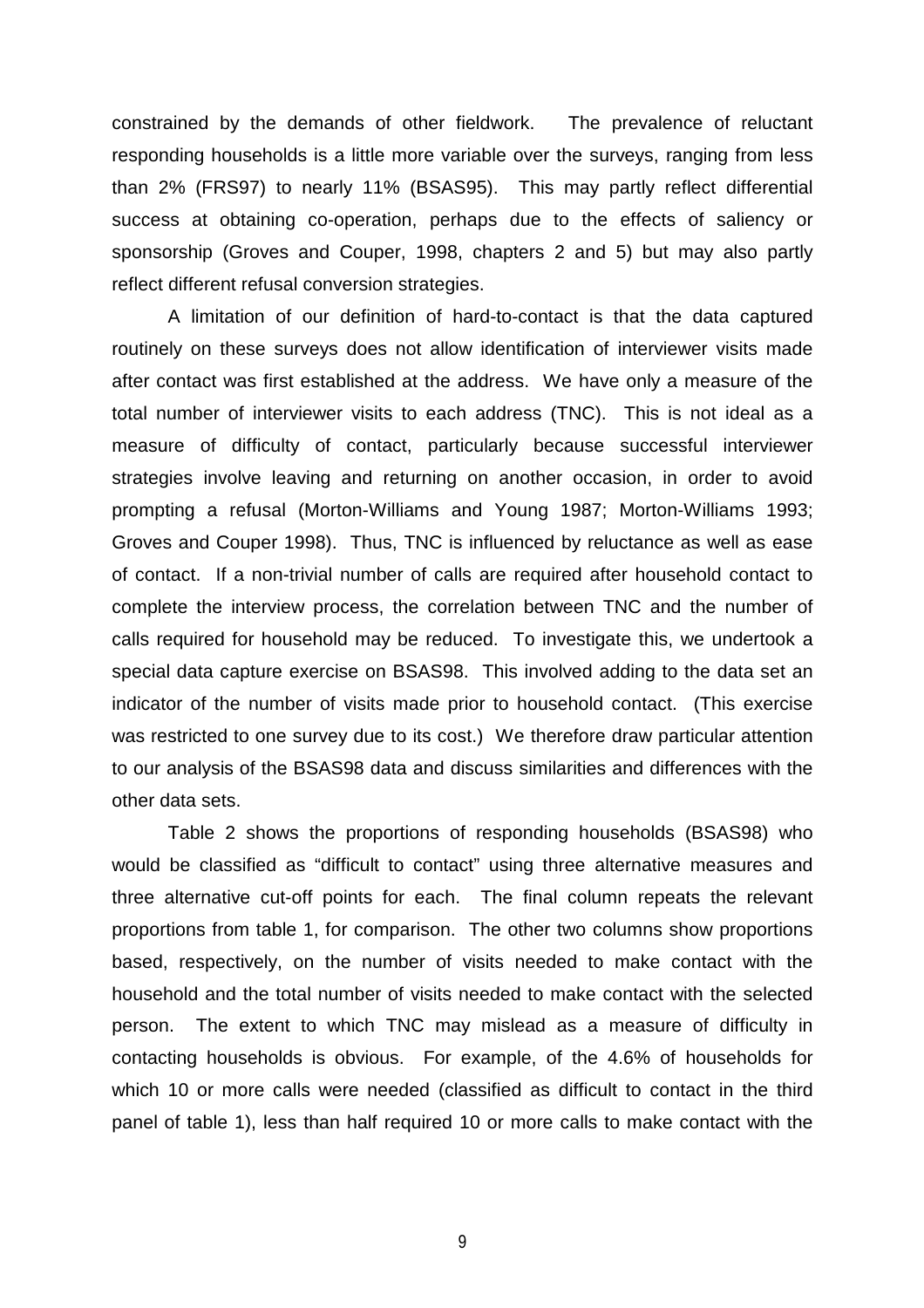household – the remainder required extra calls subsequent to contact being established.

| Proportion of households requiring $\nu$ or more calls until |                                 |                                  |               |  |  |  |  |  |
|--------------------------------------------------------------|---------------------------------|----------------------------------|---------------|--|--|--|--|--|
|                                                              | first contact<br>with household | first contact<br>with respondent | final outcome |  |  |  |  |  |
| v                                                            | %                               | %                                | %             |  |  |  |  |  |
| 6                                                            | 9.1                             | 12.1                             | 15.0          |  |  |  |  |  |
| 8                                                            | 3.8                             | 5.0                              | 7.3           |  |  |  |  |  |
| 10                                                           | 2.0                             | 2.4                              | 4.6           |  |  |  |  |  |
| n                                                            | 3,050                           | 3,050                            | 3,050         |  |  |  |  |  |

### **Table 2: Difficulty of contact and total number of calls (BSAS98)**

# **5. Results**

In Table 3 we present estimates for a set of five socio-demographic variables that were collected in a consistent manner across all six surveys. Estimates are presented separately for difficult to contact and reluctant households, as well as for hard-to-get households as a whole, for easy-to-get households and for all responding households. Table 4 presents estimates in a similar form for five key survey variables for HSE96 and HSE97. Table 5 presents estimates for six key survey variables for the FRS, while Table 6 similarly presents estimates for the three years of the BSAS, for three key attitude scores.

## 5.1 Demographic Characteristics

Some remarkably consistent patterns can be observed over the six surveys in terms of differences between persons in reluctant, difficult to contact, hard-to-get and easy-to-get households (Table 3). On all six surveys, respondents in hard-to-get households are considerably younger, on average, than those in easy-to-get households. The mean age of those in hard-to-get households ranges between 40 and 45, while the mean age of those in easy-to-get households is between 47 and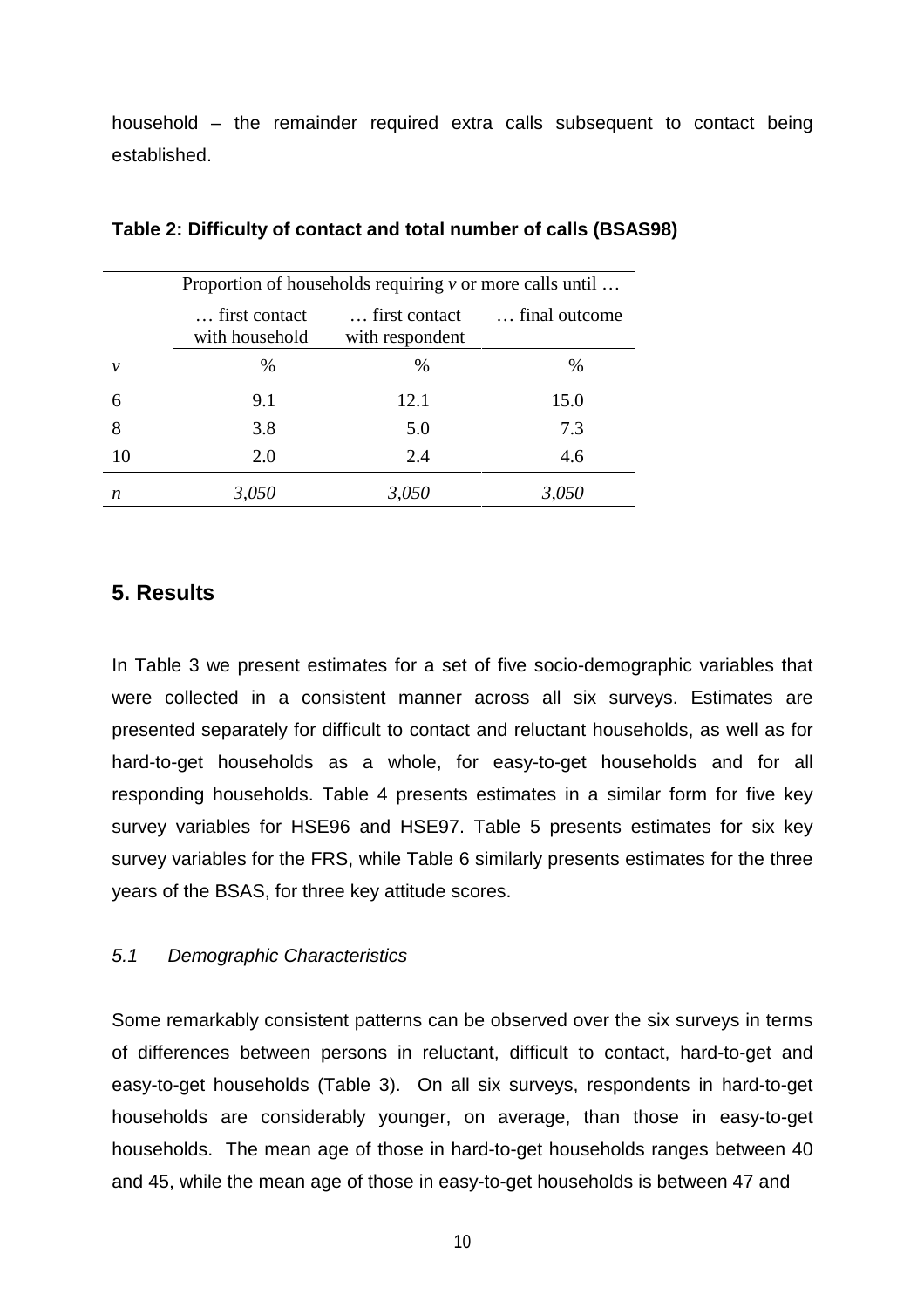| Estimate                      | $x_{H1}$         | $x_{H2}$       | $\frac{x_{H}}{x_{H1}+x_{H2}}$ | $\frac{\mathcal{X}_E}{\Box E}$ | $\frac{x_A}{x_H} = \frac{(x_H + x_E)}{x_H}$ |          |
|-------------------------------|------------------|----------------|-------------------------------|--------------------------------|---------------------------------------------|----------|
| (standard error)              | $n_{H1}$         | $n_{H2}$       | $n_H$ $(n_{H1} + n_{H2})$     | $n_E$                          | $n_A$ $(n_H + n_E)$                         |          |
|                               |                  |                |                               |                                |                                             |          |
|                               | <b>Difficult</b> | Reluctant      | Hard-to-get                   | Easy-to-get                    | All                                         | Non-     |
|                               | to contact       | (temporary     | households                    | households                     | responding                                  | response |
|                               | $(6 + calls)$    | refusal)       |                               |                                | households                                  | $bias^*$ |
| <b>HSE 96</b>                 |                  |                |                               |                                |                                             |          |
| Male $(\%)$                   | 46.7             | 40.5           | 45.7                          | 45.5                           | 45.5                                        |          |
|                               | (1.04)           | (2.24)         | (0.95)                        | (0.43)                         | (0.39)                                      |          |
| Age (mean)                    | 39.4             | 46.5           | 40.7                          | 47.9                           | 46.7                                        | 1.2      |
|                               | (0.32)           | (0.85)         | (0.31)                        | (0.16)                         | (0.14)                                      |          |
| Owner-occupier (%)            | 66.8             | 74.1           | 68.1                          | 72.8                           | 72.0                                        | 0.8      |
|                               | (0.98)           | (2.00)         | (0.89)                        | (0.38)                         | (0.35)                                      |          |
|                               |                  |                |                               |                                |                                             |          |
| Employed (ILO definition) (%) | 66.6<br>(0.99)   | 47.7<br>(2.28) | 63.3<br>(0.92)                | 50.9<br>(0.43)                 | 53.0<br>(0.39)                              | $-2.1$   |
|                               |                  |                |                               |                                |                                             |          |
| White (%)                     | 92.0             | 90.9           | 91.8                          | 94.1                           | 93.7                                        | 0.4      |
|                               | (0.57)           | (1.31)         | (0.52)                        | (0.20)                         | (0.19)                                      |          |
| <b>HSE 97</b>                 |                  |                |                               |                                |                                             |          |
| Male $(\%)$                   | 46.1             | 40.6           | 45.3                          | 45.5                           | 45.4                                        |          |
|                               | (1.34)           | (3.29)         | (1.24)                        | (0.60)                         | (0.54)                                      |          |
| Age (mean)                    | 39.5             | 45.4           | 40.3                          | 47.6                           | 46.3                                        | 1.3      |
|                               | (0.42)           | (1.17)         | (0.40)                        | (0.22)                         | (0.20)                                      |          |
|                               | 68.7             | 72.8           | 69.2                          | 72.3                           |                                             |          |
| Owner-occupier (%)            | (1.25)           | (2.98)         | (1.15)                        | (0.54)                         | 71.8<br>(0.49)                              | 0.5      |
|                               |                  |                |                               |                                |                                             |          |
| Employed (ILO definition) (%) | 66.0             | 55.8           | 64.6                          | 52.0                           | 54.4                                        | $-2.4$   |
|                               | (1.28)           | (3.33)         | (1.20)                        | (0.60)                         | (0.54)                                      |          |
| White (%)                     | 91.8             | 90.2           | 91.6                          | 94.8                           | 94.2                                        | $0.6\,$  |
|                               | (0.74)           | (1.99)         | (0.70)                        | (0.27)                         | (0.25)                                      |          |
| <b>FRS 97</b>                 |                  |                |                               |                                |                                             |          |
| Male $(\%)$                   | 48.8             | 47.2           | 48.7                          | 46.7                           | 47.0                                        | $-0.3$   |
|                               | (0.70)           | (2.11)         | (0.67)                        | (0.28)                         | (0.26)                                      |          |
| Age (mean)                    | 43.7             | 49.1           | 44.2                          | 48.1                           | 47.5                                        | $0.6\,$  |
|                               | (0.23)           | (0.78)         | (0.23)                        | (0.10)                         | (0.09)                                      |          |
|                               |                  |                |                               |                                |                                             |          |
| Owner-occupier (%)            | 64.5<br>(1.17)   | 71.7<br>(3.33) | 65.2<br>(1.11)                | 65.7<br>(0.48)                 | 65.6<br>(0.44)                              | $\equiv$ |
|                               |                  |                |                               |                                |                                             |          |
| Employed (ILO definition) (%) | 65.1             | 57.4           | 64.3                          | 55.8                           | 57.1                                        | $-1.3$   |
|                               | (0.67)           | (2.09)         | (0.64)                        | (0.28)                         | (0.26)                                      |          |
| White (%)                     | 91.3             | 95.2           | 91.7                          | 95.0                           | 94.5                                        | $0.5\,$  |
|                               | (0.40)           | (0.91)         | (0.37)                        | (0.12)                         | (0.12)                                      |          |

# **Table 3: Demographic characteristics for easy-to-get and hard-to-get households (six surveys)**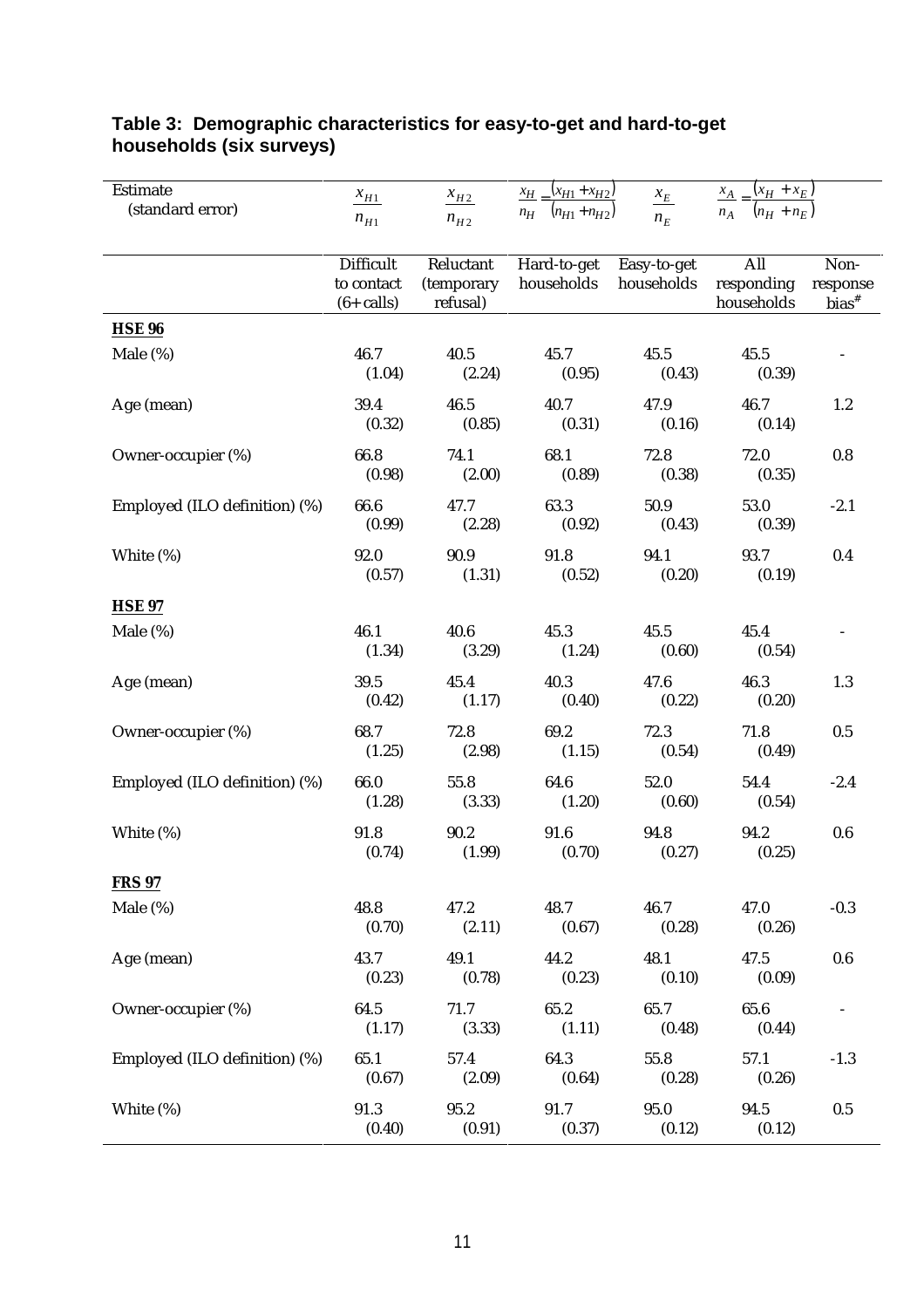## **Table 3 continued**

| <b>BSAS 95</b>                |                |                |                |                |                |                          |
|-------------------------------|----------------|----------------|----------------|----------------|----------------|--------------------------|
| Male (%)                      | 46.5<br>(2.19) | 48.3<br>(2.54) | 47.3<br>(1.66) | 45.5<br>(0.96) | 45.9<br>(0.83) |                          |
| Age (mean)                    | 41.3<br>(0.70) | 46.7<br>(0.96) | 43.6<br>(0.58) | 47.3<br>(0.35) | 46.4<br>(0.30) | 0.9                      |
| Owner-occupier (%)            | 68.7<br>(2.03) | 68.7<br>(2.35) | 68.7<br>(1.54) | 68.5<br>(0.89) | 68.6<br>(0.77) | $\overline{\phantom{a}}$ |
| Employed (ILO definition) (%) | 65.9<br>(2.08) | 50.6<br>(2.54) | 59.4<br>(1.63) | 49.2<br>(0.96) | 51.8<br>(0.83) | $-2.6$                   |
| White (%)                     | 95.2<br>(0.93) | 92.4<br>(1.34) | 94.0<br>(0.79) | 95.3<br>(0.41) | 95.0<br>(0.36) |                          |
| Adults in household (mean)    | 2.66<br>(0.06) | 2.82<br>(0.07) | 2.73<br>(0.04) | 2.84<br>(0.03) | 2.81<br>(0.02) | 0.03                     |
| <b>BSAS 96</b>                |                |                |                |                |                |                          |
| Male (%)                      | 47.6<br>(1.91) | 56.9<br>(5.42) | 48.6<br>(1.80) | 44.9<br>(0.93) | 45.7<br>(0.83) |                          |
| Age (mean)                    | 41.3<br>(0.64) | 48.4<br>(1.90) | 42.1<br>(0.61) | 47.7<br>(0.34) | 46.5<br>(0.30) | 1.2                      |
| Owner-occupier (%)            | 69.7<br>(1.76) | 56.9<br>(5.42) | 68.2<br>(1.68) | 70.3<br>(0.86) | 69.8<br>(0.76) | $\overline{\phantom{a}}$ |
| Employed (ILO definition) (%) | 69.1<br>(1.77) | 60.0<br>(5.36) | 68.1<br>(1.68) | 50.6<br>(0.94) | 54.3<br>(0.83) | $-3.7$                   |
| White (%)                     | 92.2<br>(1.02) | 95.0<br>(2.39) | 92.5<br>(0.95) | 94.7<br>(0.42) | 94.3<br>(0.39) | 0.4                      |
| Adults in household (mean)    | 2.55<br>(0.05) | 2.51<br>(0.13) | 2.55<br>(0.05) | 2.71<br>(0.02) | 2.67<br>(0.02) | 0.04                     |
| <b>BSAS 98</b>                |                |                |                |                |                |                          |
| Male (%)                      | 48.9<br>(3.12) | 37.5<br>(3.60) | 44.2<br>(2.37) | 45.3<br>(0.98) | 45.2<br>(0.90) |                          |
| Age (mean)                    | 44.0<br>(1.02) | 47.3<br>(1.41) | 45.3<br>(0.84) | 47.2<br>(0.35) | 46.9<br>(0.33) | 0.3                      |
| Owner-occupier (%)            | 75.7<br>(2.68) | 66.4<br>(3.51) | 71.9<br>(2.15) | 72.5<br>(0.87) | 72.4<br>(0.81) |                          |
| Employed (ILO definition) (%) | 71.2<br>(2.82) | 59.4<br>(3.65) | 66.3<br>(2.26) | 54.9<br>(0.97) | 56.5<br>(0.90) | $-1.6$                   |
| White (%)                     | 93.6<br>(1.52) | 90.7<br>(2.16) | 92.4<br>(1.26) | 94.4<br>(0.45) | 94.1<br>(0.43) |                          |

# *This is an estimate of the (marginal) bias that would have been present in the survey estimate had extended efforts not been made.* It is estimated as  $\frac{\lambda_E}{n_E}$   $\left[-\frac{\lambda_A}{n_A}\right]$  $\overline{)}$ Ì I  $\Bigg) - \Bigg($  $\overline{1}$ Ì ╿ ∖ ſ *A A E E n x*  $\left(\frac{x_E}{n_E}\right) - \left(\frac{x_A}{n_A}\right)$ , but only for variables where  $\left(\frac{x_E}{n_E}\right) - \left(\frac{x_H}{n_H}\right)$  $\overline{1}$ Ì I l  $\left| - \right|$  $\overline{)}$ Ì I l ſ *H H E E n x*  $\left(\frac{x_E}{n_E}\right) - \left(\frac{x_H}{n_H}\right)$ , is *significantly different from zero (P<0.05).*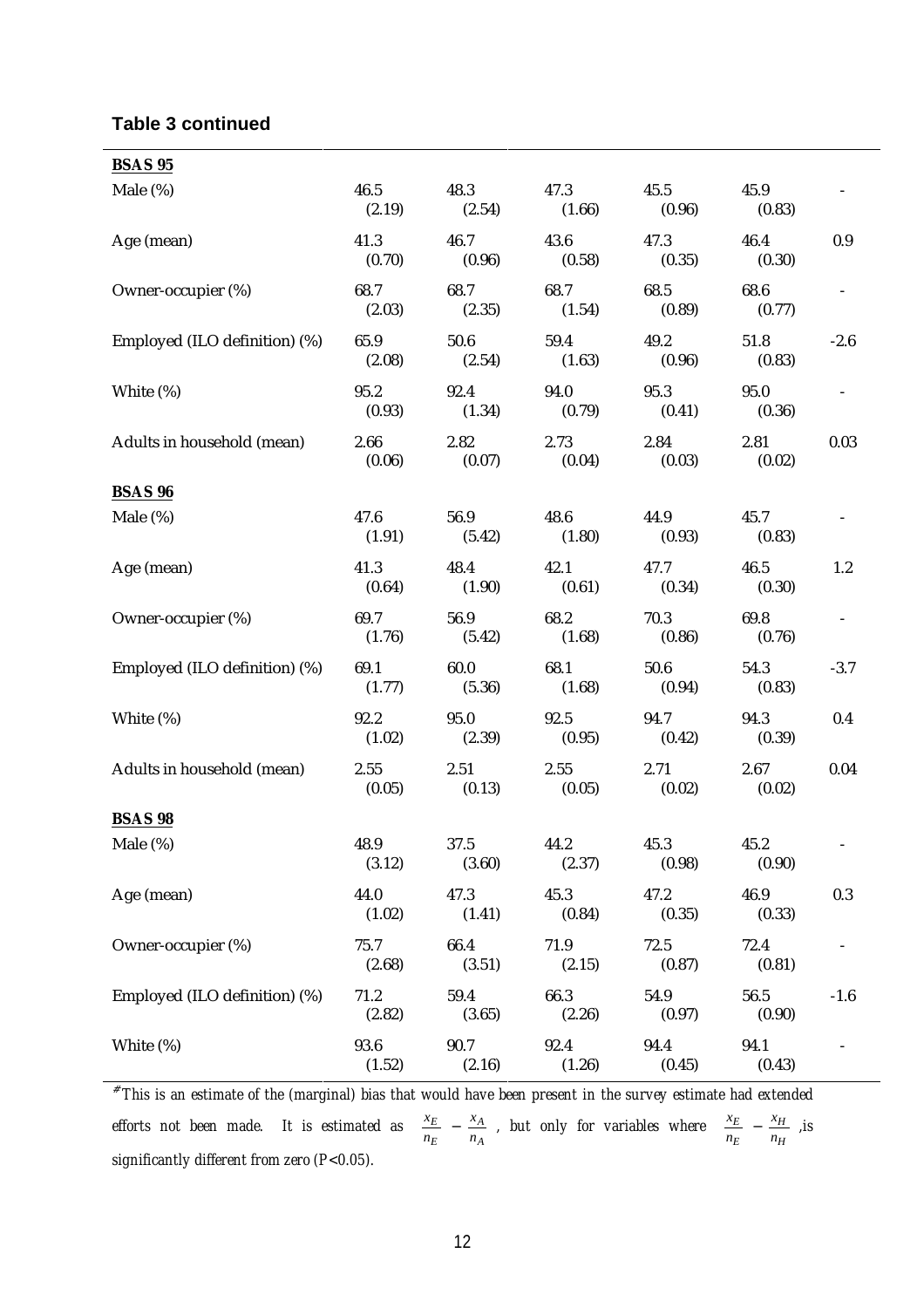48. Persons in hard-to-get households are also more likely to be in employment: the proportion employed ranges from 59% to 68% in hard-to-get households and from 49% to 56% in easy-to-get households. There are fewer whites in the hard-to-get households for all six surveys, though this difference only reaches statistical significance on four surveys. There are no differences in terms of the gender distribution. On two surveys, hard-to-get households are less likely to be owneroccupiers, while this proportion does not vary between easy-to-get and hard-to-get households for the other four surveys. For BSAS95 and BSAS96 a smaller mean number of adults per household is observed amongst hard-to-get households.

Furthermore, the differences between easy and hard-to-get households in terms of age and employment status can be seen to be mainly due to the difficult-tocontact being both younger and more likely to be employed than others. On the other hand, it is the reluctant respondents, rather than the difficult-to-contact, who are less likely than easy-to-get respondents to be white. The relationship as regards housing tenure is less clear. For two of the six surveys, the difficult-to-contact are less likely than the easy-to-get to be owner-occupiers, while for two others it is the reluctant respondents who are less likely to be owner-occupiers.

## 5.2 Health Measures

It is striking that in both years all five estimates are significantly altered by the inclusion of the households for whom extended interviewer efforts were necessary (final column of Table 4). Furthermore, the direction and broad magnitude of the bias reduction for these variables is similar in both years. Crudely, persons in households for whom extended interviewer efforts are necessary are more likely than those in easy-to-get households to be regular smokers and heavy drinkers, are less likely to have a long-standing illness and are likely to have lower blood pressure and body mass index (BMI).

Furthermore, it is the persons in difficult to contact households who are most distinct from the easy-to-get households in terms of these measures. For all five estimates in both years the reluctant respondents are more similar to those in easyto-get households than are those in difficult to contact households. The association between these health indicators (smoking, drinking, absence of LSI, low blood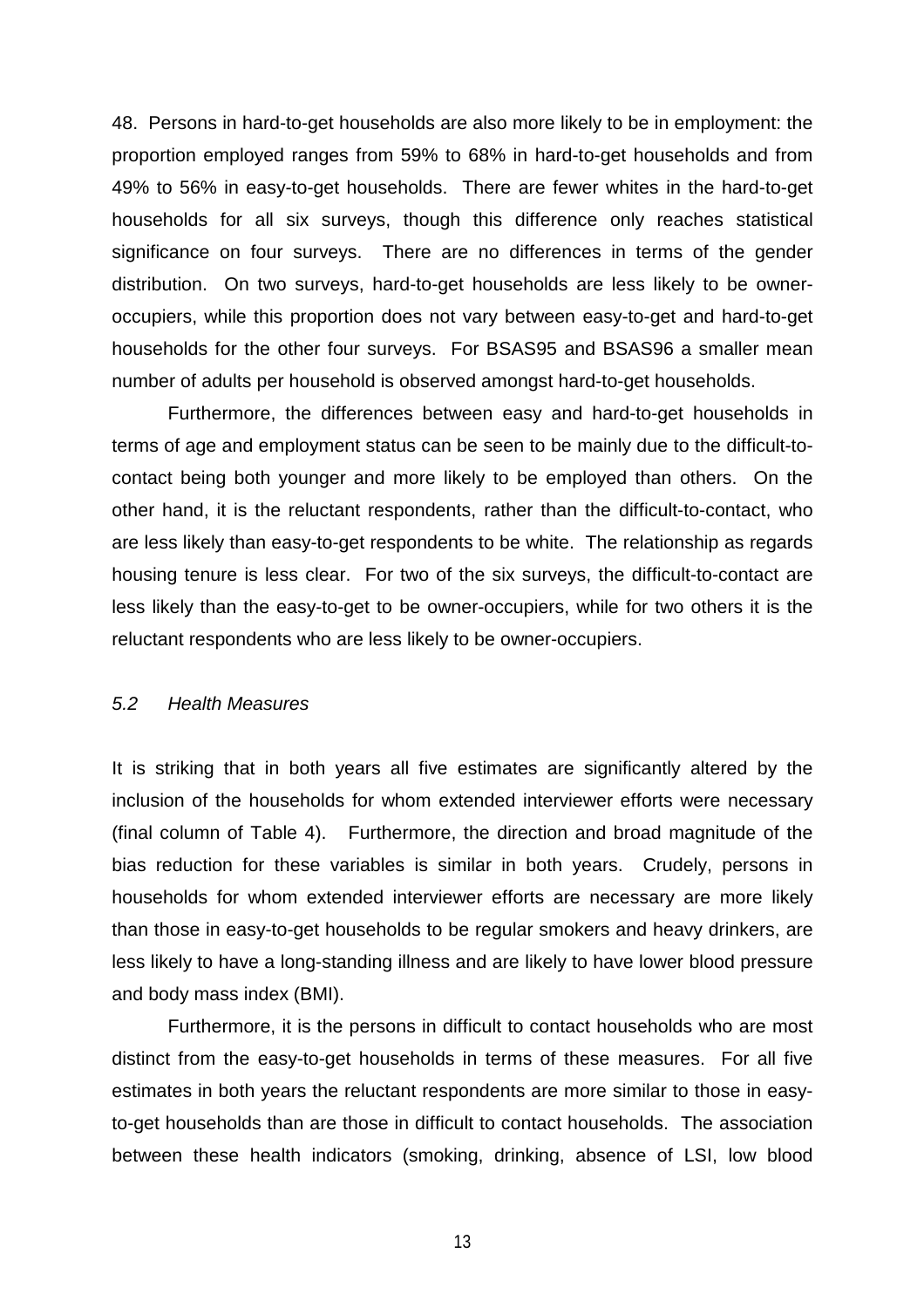pressure, low BMI) and the demographic characteristics of persons in difficult to contact households (younger, more likely to be in employment) are perhaps obvious.

## 5.3 Financial Measures

Table 5 shows estimates for six important variables from the FRS – two related to income, two related to savings, one related to expenditure and one related to employment. Four of the six measures are significantly altered by the inclusion of the households for whom extended interviewer efforts were necessary, the exceptions being the two measures related to savings. However, three of these four measures are moderately strongly correlated with one another. Persons in hard-toget households work more hours per week, on average, than those in easy-to-get households and they also belong to households which obtain a larger proportion of their household income from employment and a smaller proportion from state benefits. Hard-to-get households also have higher housing costs than easy-to-get households, on average.

For all four of the measures on which easy-to-get and hard-to-get households differ significantly, it is the difficult to contact households that cause this difference. The reluctant respondents have similar characteristics to the easy-to-get households.

## 5.4 Attitude Measures

There are few, and small, differences in attitude scores between persons in easy-toget households and those in difficult-to-get households (Table 6). One variable shows a difference for two of the three years of BSAS data examined, but even those differences are small. For this variable, a score on a libertarian-authoritarian scale, persons in difficult to contact households score significantly lower than those in easy-to-get households in both years, while reluctant respondents do not score significantly differently from the easy-to-get.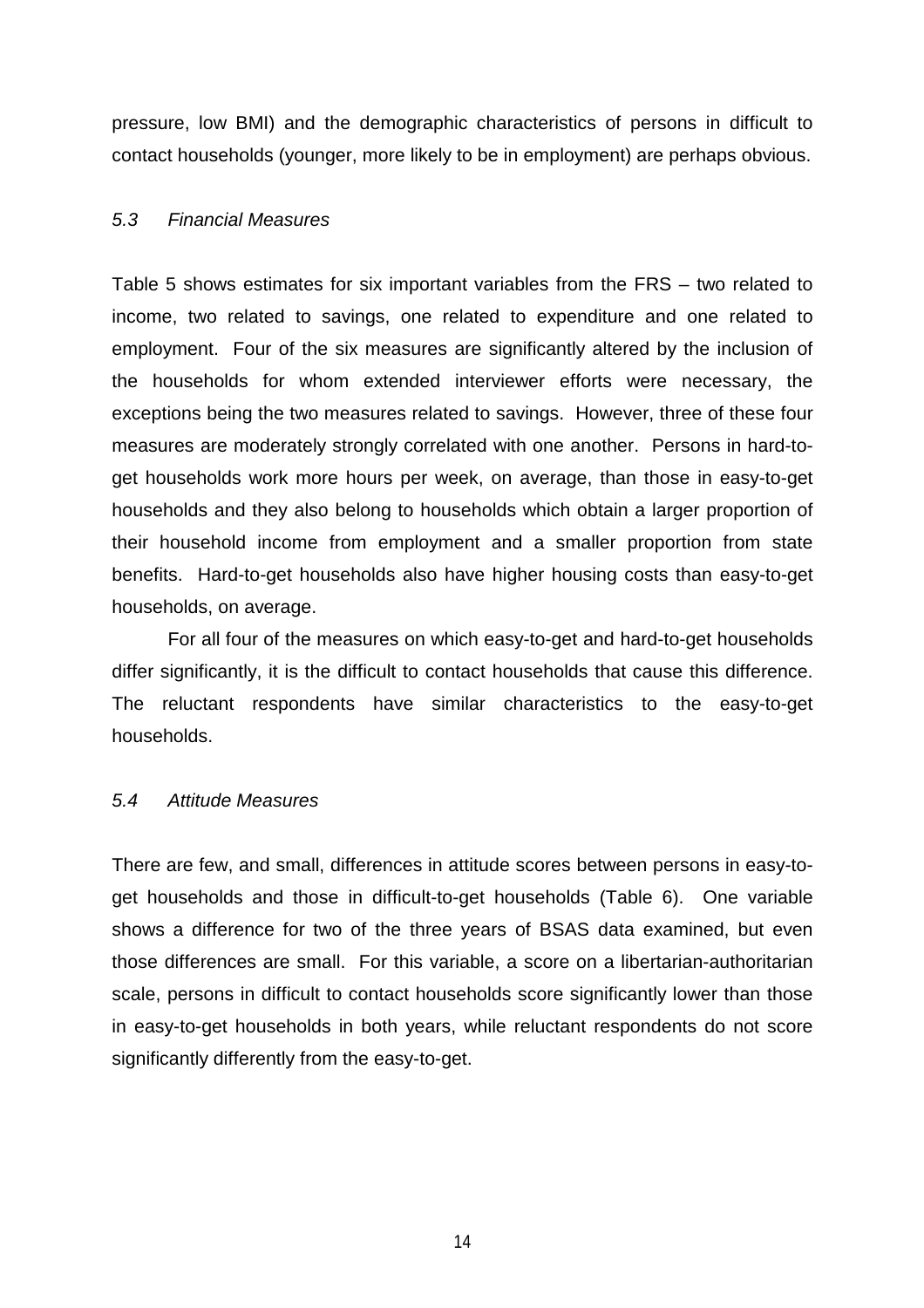| <b>Estimate</b><br>(standard error) | $x_{H1}$<br>$n_{H1}$                            | $\frac{x_{H2}}{x_{H2}}$<br>$n_{H2}$ | $x_{H}$ $(x_{H1} + x_{H2})$<br>$n_H$ $(n_{H1} + n_{H2})$ | $x_E$<br>$n_E$            | $\frac{x_A}{x_H} - \frac{(x_H + x_E)}{x_H}$<br>$n_A$ $(n_H + n_E)$ |                                         |
|-------------------------------------|-------------------------------------------------|-------------------------------------|----------------------------------------------------------|---------------------------|--------------------------------------------------------------------|-----------------------------------------|
|                                     | <b>Difficult</b><br>to contact<br>$(6 + calls)$ | Reluctant<br>(temporary<br>refusal) | Hard-to-get<br>households                                | Easy-to-get<br>households | All<br>responding<br>households                                    | Non-<br>response<br>$bias$ <sup>#</sup> |
| <b>HSE 96</b>                       |                                                 |                                     |                                                          |                           |                                                                    |                                         |
| Regular smokers* (%)                | 28.8<br>(0.95)                                  | 24.5<br>(1.96)                      | 28.1<br>(0.85)                                           | 23.9<br>(0.36)            | 24.6<br>(0.34)                                                     | $-0.7$                                  |
| Body mass index (mean)              | 25.3<br>(0.12)                                  | 25.9<br>(0.28)                      | 25.4<br>(0.11)                                           | 26.0<br>(0.05)            | 25.9<br>(0.04)                                                     | 0.1                                     |
| Systolic blood pressure (mean)      | 132.1<br>(0.40)                                 | 138.1<br>(1.19)                     | 133.0<br>(0.39)                                          | 136.6<br>(0.19)           | 136.1<br>(0.17)                                                    | 0.5                                     |
| Longstanding illness (%)            | 35.9<br>(1.00)                                  | 41.9<br>(2.25)                      | 37.0<br>(0.92)                                           | 43.9<br>(0.42)            | 42.8<br>(0.39)                                                     | 1.1                                     |
| Heavy drinkers* (%)                 | 20.7<br>(0.85)                                  | 18.3<br>(1.76)                      | 20.2<br>(0.76)                                           | 16.9<br>(0.32)            | 17.5<br>(0.30)                                                     | $-0.6$                                  |
| <b>HSE 97</b>                       |                                                 |                                     |                                                          |                           |                                                                    |                                         |
| Regular smokers* (%)                | 29.7<br>(1.23)                                  | 29.5<br>(3.05)                      | 29.7<br>(1.14)                                           | 22.9<br>(0.50)            | 24.1<br>(0.46)                                                     | $-1.2$                                  |
| Body mass index (mean)              | 25.8<br>(0.13)                                  | 26.8<br>(0.40)                      | 25.9<br>(0.12)                                           | 26.4<br>(0.06)            | 26.3<br>(0.05)                                                     | 0.1                                     |
| Systolic blood pressure (mean)      | 131.3<br>(0.50)                                 | 136.8<br>(1.73)                     | 131.9<br>(0.49)                                          | 135.7<br>(0.25)           | 135.1<br>(0.23)                                                    | 0.6                                     |
| Longstanding illness (%)            | 37.6<br>(1.31)                                  | 40.8<br>(3.30)                      | 38.0<br>(1.21)                                           | 45.9<br>(0.60)            | 44.4<br>(0.54)                                                     | 1.5                                     |
| Heavy drinkers* (%)                 | 20.8<br>(1.09)                                  | 14.3<br>(2.34)                      | 19.9<br>(1.00)                                           | 17.1<br>(0.45)            | 17.6<br>(0.41)                                                     | $-0.5$                                  |

# **Table 4: Survey estimates for easy-to-get and hard-to-get households (HSE)**

\* Regular smokers are defined as respondents who report smoking more than 5 cigarettes per day on average; heavy drinkers are defined as those who report drinking more than 21 units of alcohol per week on average.

# See footnote to table 3.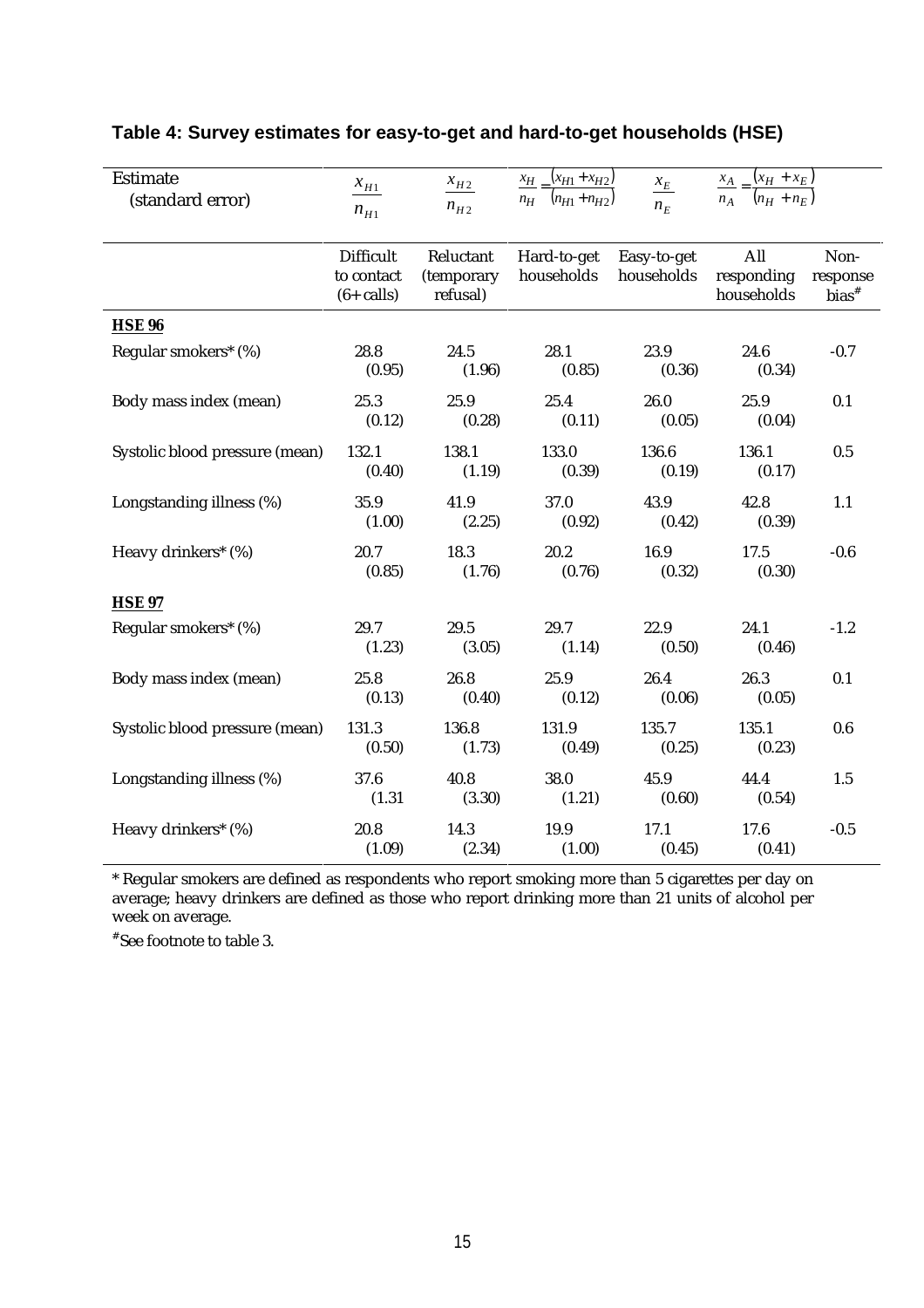| Estimate <sup>†</sup><br>(standard error)             | $x_{H1}$<br>$n_{H1}$                     | $x_{H2}$<br>$n_{H2}$                | $\frac{x_{H}}{x_{H}} - \frac{(x_{H1} + x_{H2})}{x_{H2}}$<br>$n_{H}$ $(n_{H1} + n_{H2})$ | $\frac{\mathcal{X}_E}{\mathcal{Y}}$<br>$n_E$ | $\frac{x_A}{n_A} = \frac{(x_H + x_E)}{(n_H + n_E)}$ |                                         |
|-------------------------------------------------------|------------------------------------------|-------------------------------------|-----------------------------------------------------------------------------------------|----------------------------------------------|-----------------------------------------------------|-----------------------------------------|
|                                                       | Difficult<br>to contact<br>$(6 + calls)$ | Reluctant<br>(temporary<br>refusal) | Hard-to-get<br>households                                                               | Easy-to-get<br>households                    | All<br>responding<br>households                     | Non-<br>response<br>$bias$ <sup>#</sup> |
| Proportion of household<br>income from employment     | 59.0<br>(1.06)                           | 42.6<br>(3.24)                      | 57.5<br>(1.02)                                                                          | 42.6<br>(0.45)                               | 44.9<br>(0.41)                                      | $-2.3$                                  |
| Proportion of household<br>income from state benefits | 24.3<br>(0.89)                           | 36.9<br>(3.00)                      | 25.5<br>(0.86)                                                                          | 36.3<br>(0.40)                               | 34.6<br>(0.36)                                      | 1.7                                     |
| Total household savings (f)                           | 1991<br>(141)                            | 1574<br>(280)                       | 1950<br>(130)                                                                           | 2046<br>(65)                                 | 2030<br>(59)                                        |                                         |
| Housing costs (£ per week)                            | 51.20<br>(1.19)                          | 36.58<br>(2.18)                     | 49.75<br>(1.10)                                                                         | 42.37<br>(0.44)                              | 43.54<br>(0.41)                                     | $-1.17$                                 |
| Has a savings account $(\%)$                          | 92.5<br>(0.65)                           | 90.8<br>(2.14)                      | 92.3<br>(0.62)                                                                          | 91.4<br>(0.28)                               | 91.6<br>(0.26)                                      |                                         |
| Hours worked per week                                 | 40.2<br>(0.27)                           | 39.6<br>(0.94)                      | 40.2<br>(0.26)                                                                          | 39.2<br>(0.12)                               | 39.3<br>(0.11)                                      | $-0.1$                                  |

# **Table 5: Survey estimates for easy-to-get and hard-to-get households (FRS 97)**

 $^\dagger$  All estimates in this table are means unless otherwise stated

# See footnote to table 3.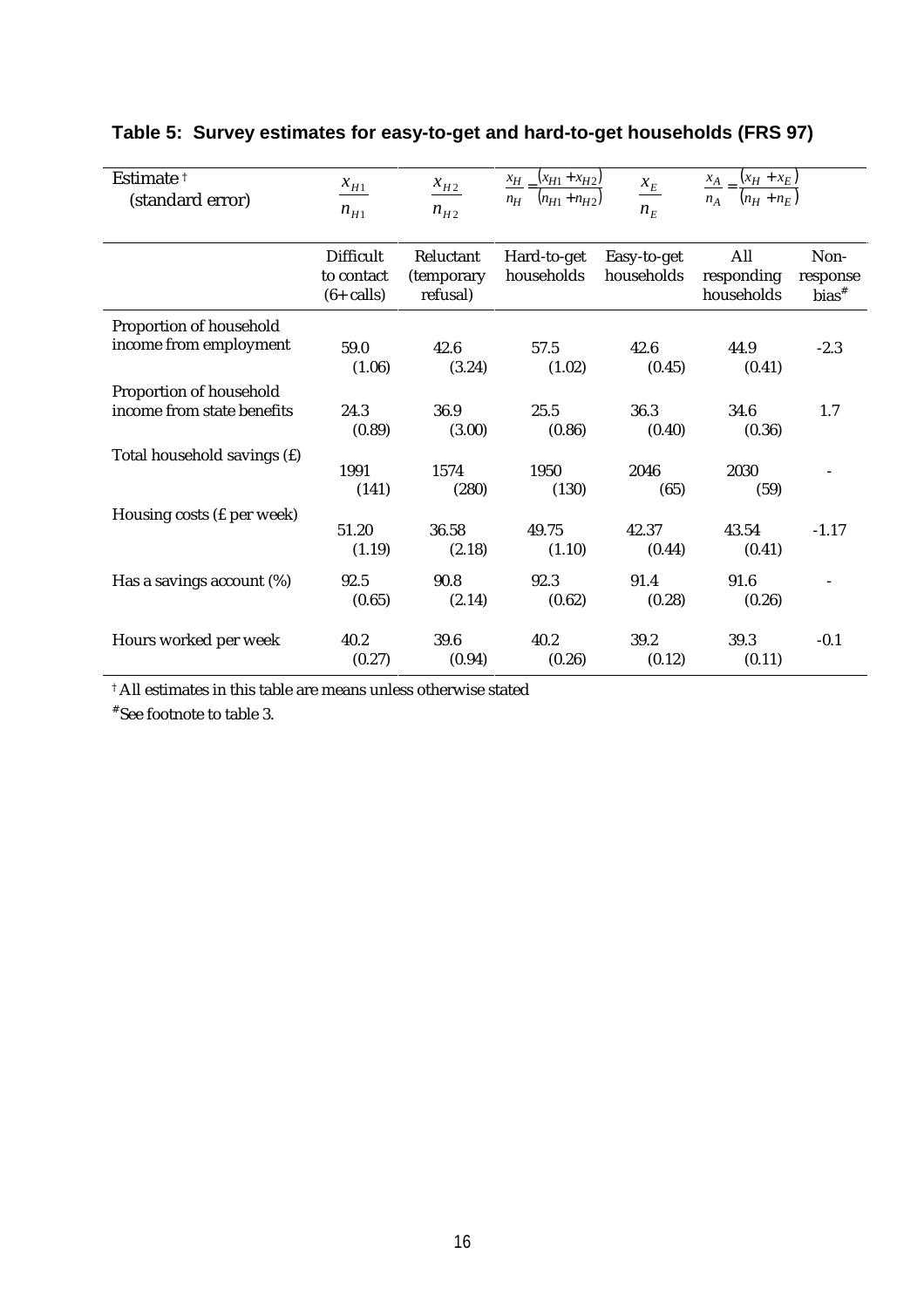| <b>Estimate</b><br>(standard error)             | $x_{H1}$<br>$n_{H1}$                            | $x_{H2}$<br>$n_{H2}$                | $\frac{x_{H}}{x_{H1}+x_{H2}}$<br>$n_{H}$ $(n_{H1} + n_{H2})$ | $x_E$<br>$n_E$            | $\frac{x_A}{x_H} - \frac{(x_H + x_E)}{x_H}$<br>$n_A = \frac{}{n_H + n_E}$ |                              |
|-------------------------------------------------|-------------------------------------------------|-------------------------------------|--------------------------------------------------------------|---------------------------|---------------------------------------------------------------------------|------------------------------|
|                                                 | <b>Difficult</b><br>to contact<br>$(6 + calls)$ | Reluctant<br>(temporary<br>refusal) | Hard-to-get<br>households                                    | Easy-to-get<br>households | All<br>responding<br>households                                           | Non-<br>response<br>$bias^*$ |
| <b>BSAS 95</b>                                  |                                                 |                                     |                                                              |                           |                                                                           |                              |
| Libertarian-authoritarian<br>scale (mean score) | 68.22<br>(0.84)                                 | 69.70<br>(1.05)                     | 68.81<br>(0.66)                                              | 68.37<br>(0.34)           | 68.46<br>(0.30)                                                           |                              |
| Left-right scale (mean score)                   | 34.26<br>(1.00)                                 | 32.58<br>(1.26)                     | 33.59<br>(0.78)                                              | 34.02<br>(0.39)           | 33.92<br>(0.35)                                                           |                              |
| Welfarist scale (mean score)                    | 47.36<br>(0.90)                                 | 50.56<br>(1.12)                     | 48.65<br>(0.71)                                              | 47.81<br>(0.37)           | 47.99<br>(0.33)                                                           |                              |
| <b>BSAS 96</b>                                  |                                                 |                                     |                                                              |                           |                                                                           |                              |
| Libertarian-authoritarian<br>scale (mean score) | 65.97<br>(0.77)                                 | 70.85<br>(2.04)                     | 66.48<br>(0.72)                                              | 68.13<br>(0.32)           | 67.83<br>(0.29)                                                           | 0.30                         |
| Left-right scale (mean score)                   | 34.28<br>(0.76)                                 | 33.25<br>(2.59)                     | 34.18<br>(0.73)                                              | 34.98<br>(0.37)           | 34.83<br>(0.33)                                                           |                              |
| Welfarist scale (mean score)                    | 48.23<br>(0.84)                                 | 48.49<br>(2.72)                     | 48.26<br>(0.80)                                              | 48.13<br>(0.36)           | 48.15<br>(0.33)                                                           |                              |
| <b>BSAS 98</b>                                  |                                                 |                                     |                                                              |                           |                                                                           |                              |
| Libertarian-authoritarian<br>scale (mean score) | 68.11<br>(1.18)                                 | 68.99<br>(1.76)                     | 68.39<br>(0.98)                                              | 71.11<br>(0.36)           | 70.80<br>(0.34)                                                           | 0.31                         |
| Left-right scale (mean score)                   | 37.39<br>(1.43)                                 | 40.15<br>(2.24)                     | 38.27<br>(1.21)                                              | 37.09<br>(0.38)           | 37.23<br>(0.36)                                                           |                              |
| Welfarist scale (mean score)                    | 50.22<br>(1.19)                                 | 53.62<br>(1.87)                     | 51.30<br>(1.01)                                              | 52.30<br>(0.35)           | 52.19<br>(0.33)                                                           |                              |

# **Table 6: Survey estimates for easy-to-get and hard-to-get households (BSAS)**

# See footnote to table 3.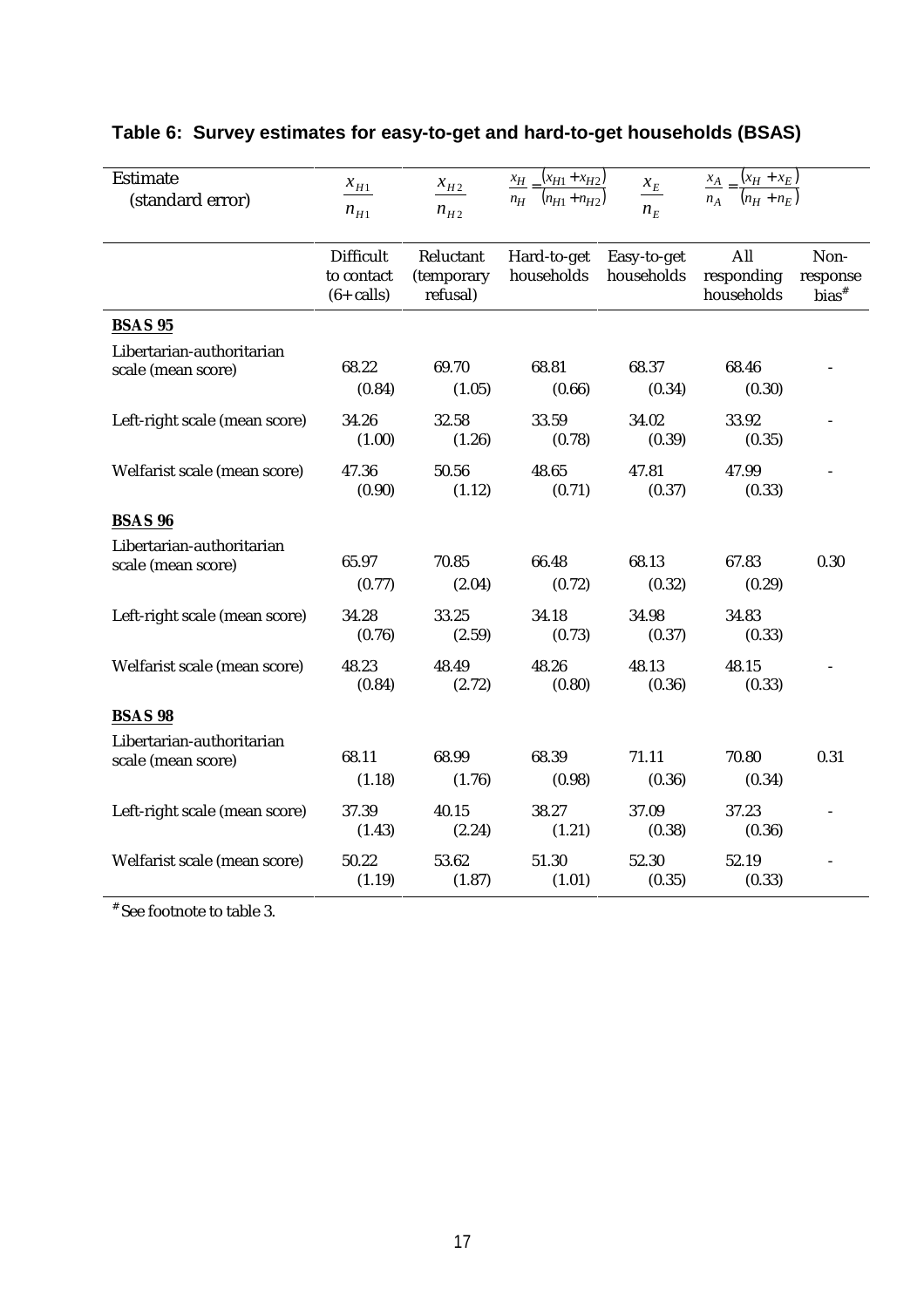### 5.5 Sensitivity Analysis

The analyses presented in tables 3 to 6 were replicated with alternative measures of difficulty of contact, namely 8+ and 10+ interviewer visits. The results are not presented here in full for reasons of space.

In summary, most of the broad patterns remain unaltered. In some cases, the differences between the difficult to contact and the easy-to-get become smaller as the definition of difficult to contact is made more restrictive, but nearly all of the differences that were significant with a definition of 6+ visits remain significant (and in the same direction) with a definition of 10+ visits. For example, this is true for all six surveys for the proportion currently in employment.

For some measures the difference between the difficult to contact and the easy-to-get actually increases as the definition of difficult to contact is made more restrictive. A notable example is age (table 7).

We can conclude that the relationships identified above, and therefore the implications of the analyses presented in this paper, are not highly sensitive to the way that contact difficulty has been defined.

|         | Table 7: Relationship between mean age of respondent and difficulty of |  |  |  |  |
|---------|------------------------------------------------------------------------|--|--|--|--|
| contact |                                                                        |  |  |  |  |

|              | Mean age (years) |             |            |             |                    |  |  |  |
|--------------|------------------|-------------|------------|-------------|--------------------|--|--|--|
| Survey       | $10+$ calls      | $8 +$ calls | $6+$ calls | $<$ 6 calls | All<br>respondents |  |  |  |
| <b>HSE96</b> | 37.7             | 39.0        | 39.4       | 47.9        | 46.7               |  |  |  |
| HSE97        | 38.9             | 40.8        | 39.5       | 47.6        | 46.3               |  |  |  |
| <b>FRS97</b> | 43.3             | 43.8        | 43.7       | 48.1        | 47.5               |  |  |  |
| BSAS95       | 39.5             | 40.4        | 41.3       | 47.3        | 46.4               |  |  |  |
| BSAS96       | 39.3             | 40.6        | 41.3       | 47.7        | 46.5               |  |  |  |
| BSAS98       | 42.5             | 43.3        | 44.0       | 47.2        | 46.9               |  |  |  |

\* Reluctant respondents (category B in table 1) have been excluded.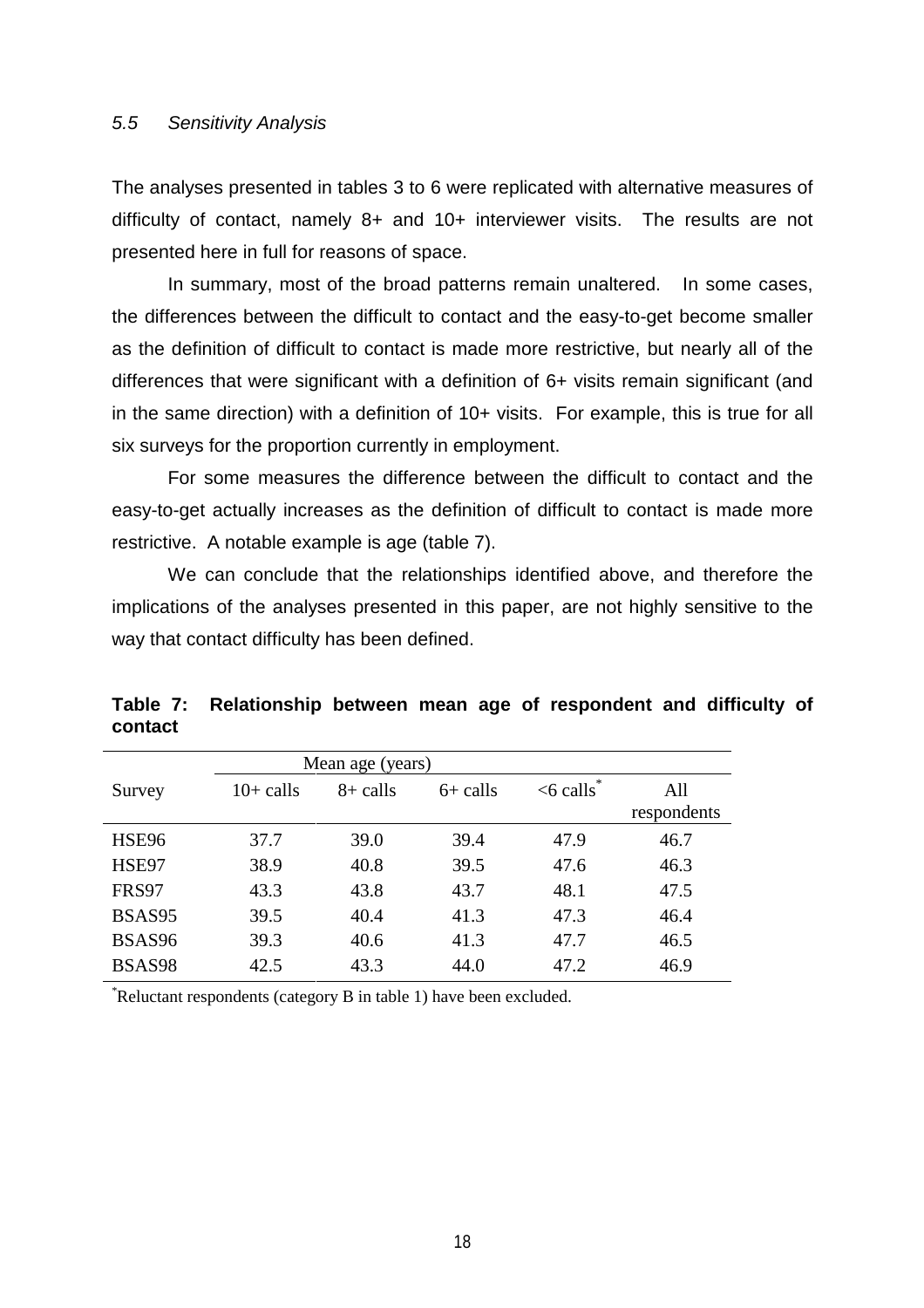# **6. Conclusions**

A number of important conclusions can be drawn from the analyses. In terms of demographic variables, our findings are very much in line with previous research, which has found that non-respondents or hard-to-get respondents tend to be younger than others, more likely to be in employment, and more likely to be in smaller households (Cheng, 1998; Foster, 1997, 1998; Groves and Couper, 1998; Lin and Schaeffer, 1995).

Additionally, we have been able to separate out the components of this difference that are due to reluctance and difficulty of contact. We have found, for example, that the difference between hard-to-get and easy-to-get respondents in terms of age is almost entirely due to difficult to contact respondents: they are younger, on average, than the easy-to-get, while reluctant respondents are not significantly different from easy-to-get respondents in terms of mean age. The same is true of employment status: difficult to contact respondents are much more likely than easy-to-get respondents to be in employment, while reluctant respondents are no more likely than easy-to-get respondents to be in employment (for five out of the six surveys). On the other hand, both reluctance and difficulty of contact contribute to differences between easy-to-get and hard-to-get respondents in terms of ethnic group. And in terms of gender, the difficult to contact are not notably different in profile from the easy-to-get, whereas the reluctant are different (for four out of the six surveys).

The patterns that we have observed in terms of demographic variables are mostly quite consistent across the six data sets analysed. As the data cover three different survey series on very different topics and four different years, this lends some extra strength to the findings. If anything, the findings regarding reluctance are slightly less consistent than those regarding difficulty of contact. This is to be expected, as there is no direct reason why the topic and nature of the survey should affect ease of contact, while these factors do indeed affect reluctance. The findings thus appear to demonstrate that at least to some degree, willingness to co-operate with surveys depends upon the nature of the survey. For example, the data suggest that women are more likely to be reluctant to take part in a health survey, men are more likely to be reluctant to take part in an attitudes survey and both are equally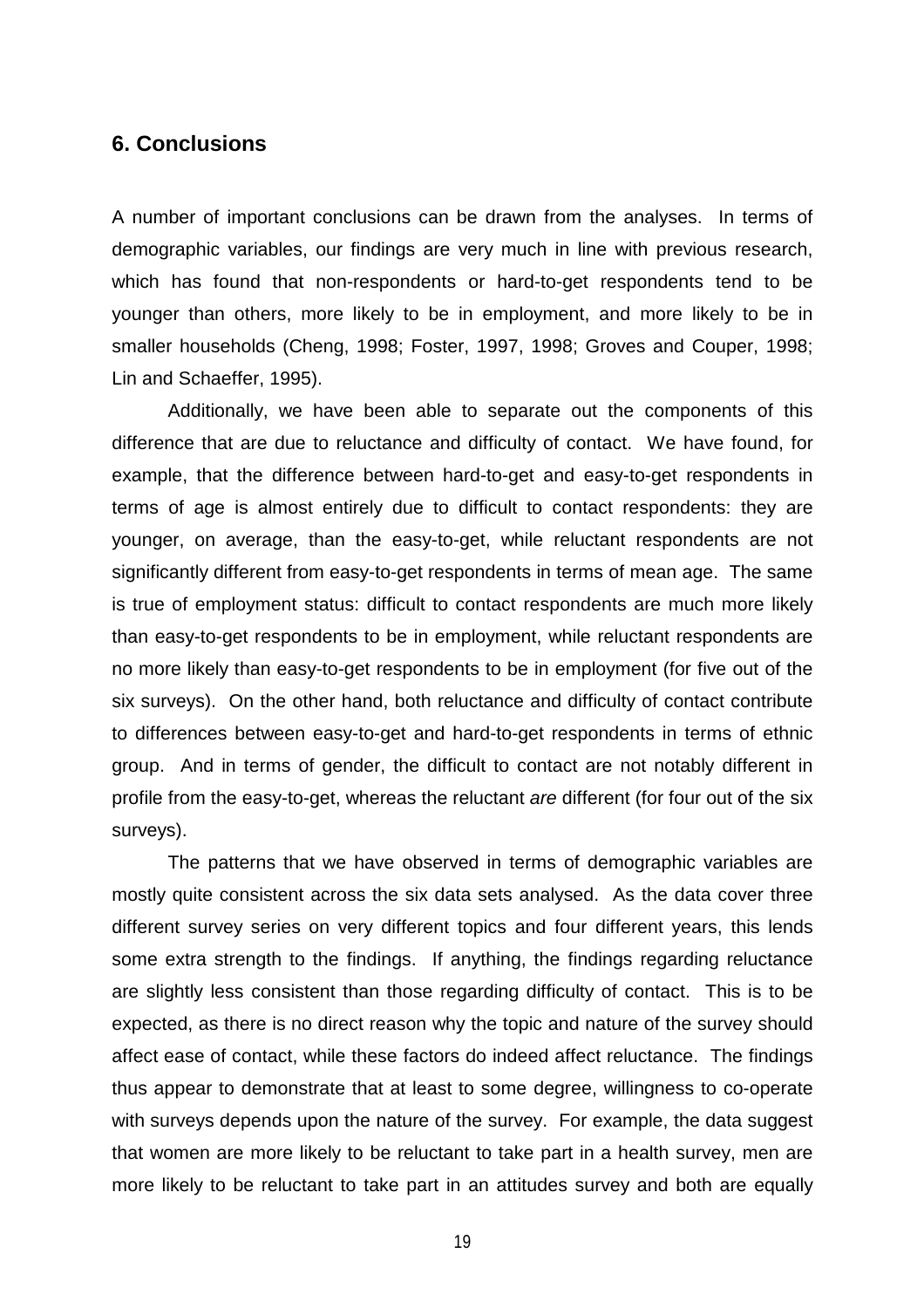likely to be reluctant to take part in a survey about finances. Owner-occupiers are more likely than others to be reluctant to take part in a survey about finances, but – if anything – less likely than others to be reluctant to take part in an attitudes survey.

Furthermore, we have been able to examine a number of survey-specific measures. We find that the differences between easy-to-get and hard-to-get respondents in terms of demographic variables, which are quite consistent across the surveys, manifest themselves in rather different ways for different sorts of survey measures. Despite differences in gender, age, employment status, household size and ethnic group, the distributions of responses to attitude questions are very similar for the two groups. The same is not true for health measures. The hard-to-get are more healthy (lower BMI, lower blood pressure, less likely to have a long-term illness) but exhibit less healthy behaviour (more likely to be regular smokers or heavy drinkers). In terms of finances, the hard-to-get have a very different distribution of income sources to the easy-to-get and have significantly higher housing costs.

 A clear message is that extended field efforts appear justified in terms of bias reduction, though the effects may be smaller for surveys of attitudes than for surveys of health or finances. By implication, the effects will tend to be greatest for surveys on topics related to employment status or age and, to a lesser extent, ethnic group. However, the analysis has been necessarily restricted to survey respondents. It seems highly probable that residual biases remain, even after extended efforts have been made.

These findings have practical implications for survey organisations and survey clients. An important point to note is that it is generally much easier (though nevertheless costly and time-consuming) to reduce the level of survey non-contacts to an absolute minimum than it is to do the same for refusals. The six surveys examined here ultimately achieved an average contact rate of 97.6%, compared with an average co-operation rate of 69.2%. As we have identified significant bias reduction due to contacting those who are difficult to contact, extended efforts to minimise non-contacts would seem fully justified. The efforts made on these six surveys, while perhaps beyond "standard" efforts, were by no means excessive in terms of cost or resource implications. The residual non-contacts are few enough in number to suggest that any remaining bias cannot be large.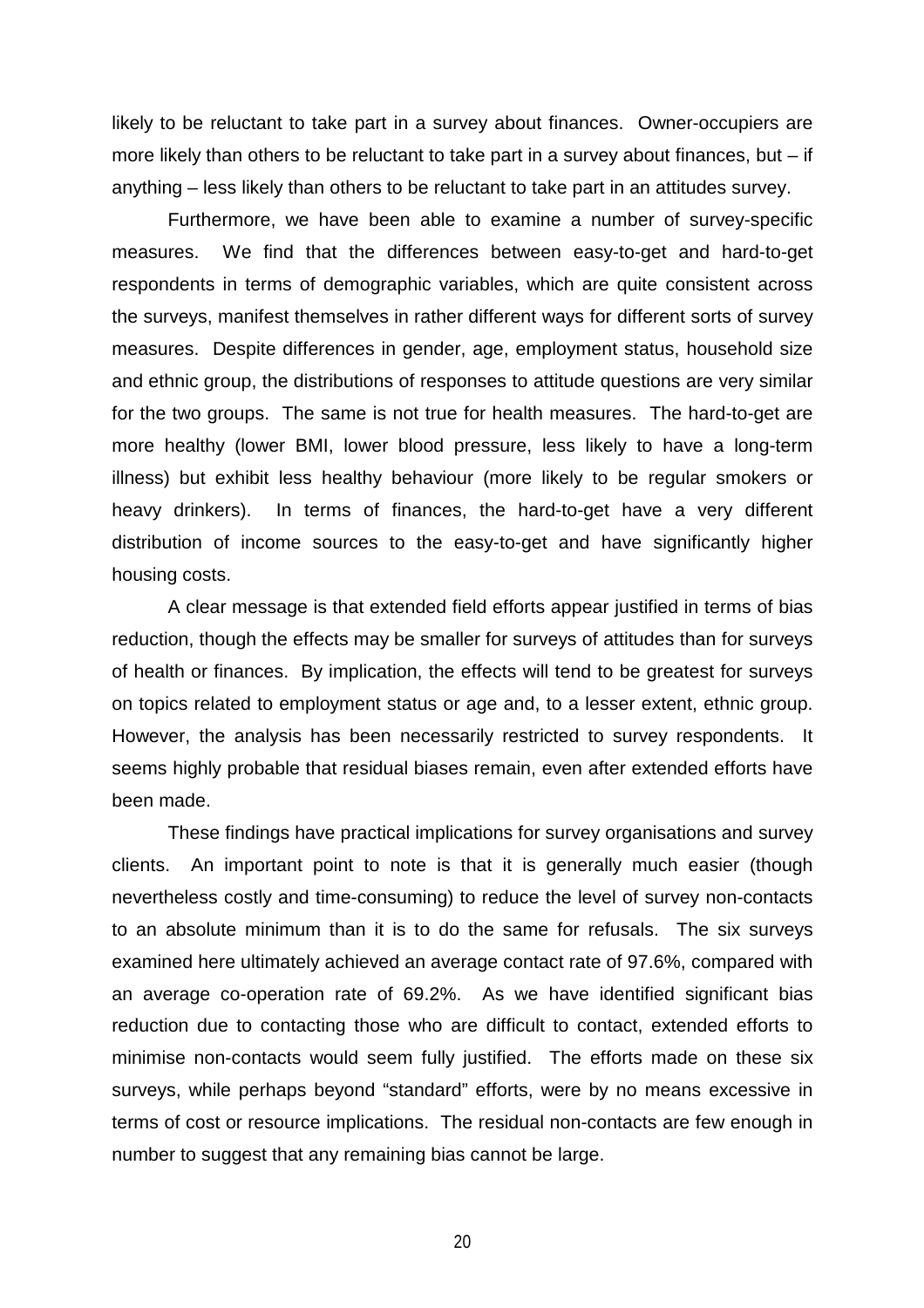The situation regarding reluctant sample members is rather different, however. Relatively small proportions of the samples were classified as reluctant in our analysis, while quite large sample proportions were ultimately classified as refusals. It is thus difficult to extrapolate from the characteristics of the reluctant respondents in our analysis to the characteristics of the remaining "refusals". It is also very difficult to substantially reduce the proportions of refusals in surveys, beyond the level achieved by well-designed surveys carried out by highly skilled interviewers, except by very expensive means such as the use of monetary payments to respondents (Singer, 2002; Singer et al, 1999). The benefits of further reducing the level of survey refusals therefore remain somewhat less tangible than the benefits of reducing the level of non-contacts. Refusal conversion on the surveys examined appeared to affect the estimates of financial variables (reluctant respondents had lower housing costs and fewer savings) but there were no systematic differences in terms of health or attitude variables.

The main question left unanswered is therefore that of the likely residual bias due to refusals. We suggest that further research should be able to extend our knowledge in this area. In particular, opportunities should be grasped to study nonresponse thoroughly in the case of surveys where informative auxiliary information is available (which is not the case with the six surveys studied here).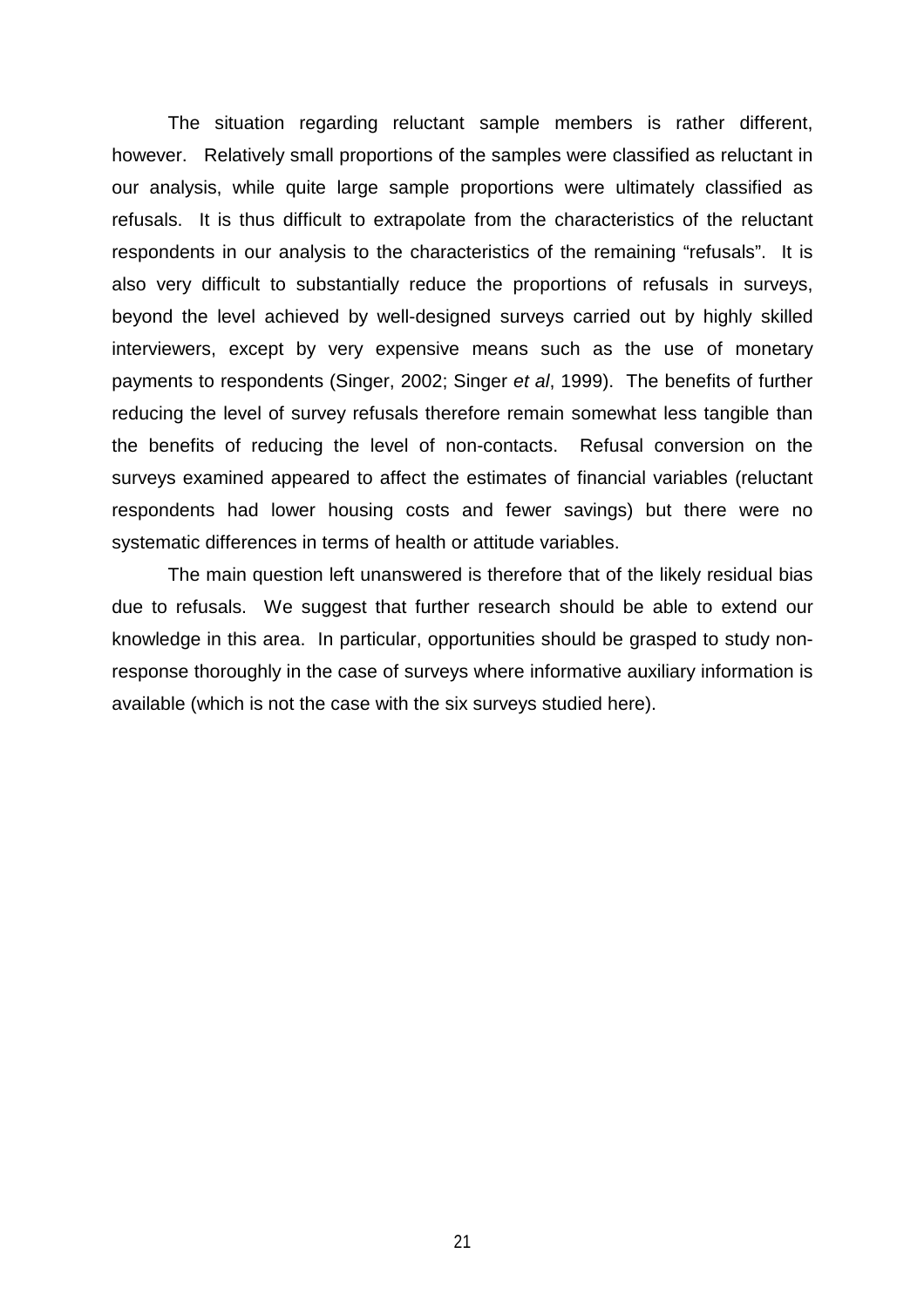## **References**

- Bromley, C., Bryson, C., Jarvis, L., Park, A., Stratford, N. and Thomson, K. (2000). British Social Attitudes and Young Peoples Social Attitudes surveys 1998 - Technical Report. London: National Centre for Social Research.
- Cheng, S. (1998), Who are the reluctant or rarely-at-home respondents? Survey Methods Centre Newsletter, **18**, 8-11.
- Curtin, R., Presser, S. and Singer, E. (2000). The effects of response rate changes on the index of consumer sentiment. Public Opinion Quarterly, **64**, 413-428
- Fitzgerald, R. and Fuller, L. (1982), I hear you knocking but you can't come in: the effects of reluctant responders and refusers on sample survey estimates. Sociological Methods and Research, **11**, 3-32.
- Foster, K. (1997), The effect of call patterns on non-response bias in household surveys. Survey Methodology Bulletin, **41**, 37-47.
- Foster, K. (1998), Evaluating Non-response on Household Surveys, GSS Methodology Series no. 8. London: Government Statistical Service.
- Groves, R.M., Cialdini, R.B. and Couper, M.P. (1992). Understanding the decision to participate in a survey. Public Opinion Quarterly, **56**, 475-495
- Groves, R.M. and Couper, M.P. (1998), Nonresponse in Household Interview Surveys, Chichester: John Wiley.
- Groves, R.M., Dillman, D.A., Eltinge, J.L. and Little, R.J.A. (ed.s) (2002) Survey Nonresponse. Chichester: John Wiley.
- Keeter, S., Miller, C., Kohut, A., Groves, R.M. and Presser, S. (2000) Consequences of reducing nonresponse in a national telephone survey. Public Opinion Quarterly, **64**, 125-148
- Lilley, S.-J., Brook, L., Park, A. and Thomson, K. (1997), British Social Attitudes and Northern Ireland Social Attitudes 1995 Surveys - Technical Report. London: National Centre for Social Research.
- Lilley, S.-J., Brook, L., Bryson, C., Jarvis, L., Park, A. and Thomson, K. (1998), British Social Attitudes and Northern Ireland Social Attitudes 1996 Surveys - Technical Report. London: National Centre for Social Research.
- Lin, I.-F. and Schaeffer, N.C. (1995), Using survey participants to estimate the impact of nonparticipation. Public Opinion Quarterly, **59**, 236-258.